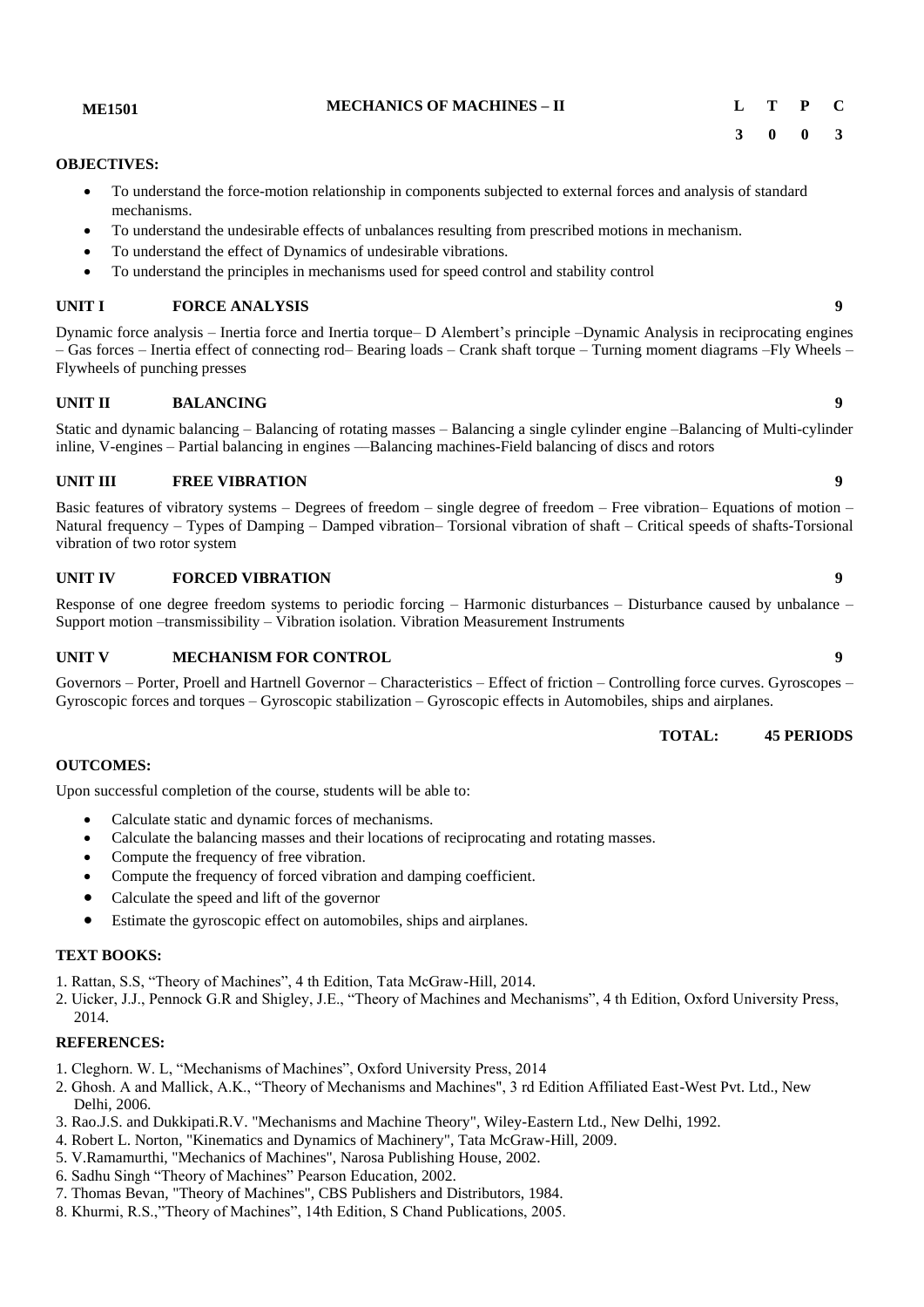#### **STANDARDS:**

- 1. IS 11717: 2000, Vocabulary on Vibration and Shock
- 2. IS 13301: 1992, Guidelines for vibration isolation for machine foundations
- 3. IS 10000: Part 7: 1980, Methods of tests for internal combustion engines: Part 7 Governing tests for constant speed engines and selection of engines for use with electrical generators
- 4. IS 13274: 1992, Mechanical vibration Balancing Vocabulary
- 5. IS 13277 : 1992, Balancing machine Description and evaluation

### **ME 1502 METROLOGY AND COMPUTER AIDED INSPECTION L T P C**

#### **OBJECTIVES:**

- To provide knowledge on various Metrological equipment available to measure the dimension of the components.
- To provide knowledge on the correct procedure to be adopted to measure the dimension of the components.

#### **UNIT I BASICS OF METROLOGY 5**

Introduction to Metrology – Need for measurement – Dimensional and Form tolerances – Elements – Work piece, Instruments – Persons – Environment –their effect on Precision and Accuracy – Errors in Measurements – Causes & Types – Control – Types of standards & Practice.

#### **UNIT II LINEAR AND ANGULAR MEASUREMENTS 10**

Linear Measuring Instruments – Evolution – Types – Classification – Limit gauges – gauge design – terminology – procedure – concepts of interchange ability and selective assembly – Angular measuring instruments – Types – Bevel protractor, Angle gauges, Sine bar – Angle alignment telescope – Autocollimator – Applications.

#### **UNIT III FORM AND LASER MEASUREMENT 10**

Principles and Methods of straightness – Flatness measurement – Thread measurement, gear measurement, surface finish measurement, Roundness measurement – Applications. Use of Lasers – Principle – Laser Interferometer– Application in Linear and Angular measurements – Testing of machine tools using Laser Interferometer.

#### **UNIT IV CO-ORDINATE MEASURING MACHINE AND MACHINE VISION 10**

Co-ordinate measuring machine (CMM) – Contact type CMM – Configurations, parts and its features, types of probes, probe compensation. Non-Contact type CMM – Features, probes, Specifications. Errors in CMM measurement, Machine vision system – Methods for sensing objects, image processing, segmentation, pattern recognition – Image histogram and processing

#### **UNIT V MEASUREMENT OF FLOW, PRESSURE AND TEMPERATURE 10**

Measurement of Flow: Differential Pressure Meters, Rotameters, Turbine Meters, Electromagnetic Flow meters, Ultrasonic Flow meters. Measurement of Pressure: Dead-Weight Tester, Bourdon-tube pressure gauges, Diaphragm and Bellows. Measurement of Temperature: Bimetallic strip, Resistance Temperature Detectors, Thermistor, Thermocouples, Pyrometers.

#### **OUTCOMES:**

Upon successful completion of the course, students will be able to:

- Describe the concepts of measurements to apply in various metrological instruments
- Outline the principles of linear and angular measurement tools used for industrial applications
- Explain the procedure for conducting computer aided inspection
- Demonstrate the techniques of form measurement used for industrial components
- Discuss various measuring techniques of mechanical properties in industrial applications
- Explain the procedure for conducting Advance Measuring instruments

### **TEXT BOOKS:**

- 1. Jain R.K. "Engineering Metrology", Khanna Publishers, 19th Edition, 2005.
- 2. Gupta. I.C., "Engineering Metrology", Dhanpatrai Publications, 2005.

### **REFERENCES:**

- 1. Charles Reginald Shotbolt, "Metrology for Engineers", 5th edition, Cengage Learning EMEA, 1990.
- 2. Beckwith, Marangoni, Lienhard, "Mechanical Measurements", Pearson Education , 2006.
- 3. Galyer J.F.W. and Shotbolt C.R., "Metrology for Engineers", O.R.Cassel, London,1993.
- 4. Thomas, "Engineering Metrology", Butthinson & Co., 1984.

# **3 0 0 3**

### **TOTAL: 45 PERIODS**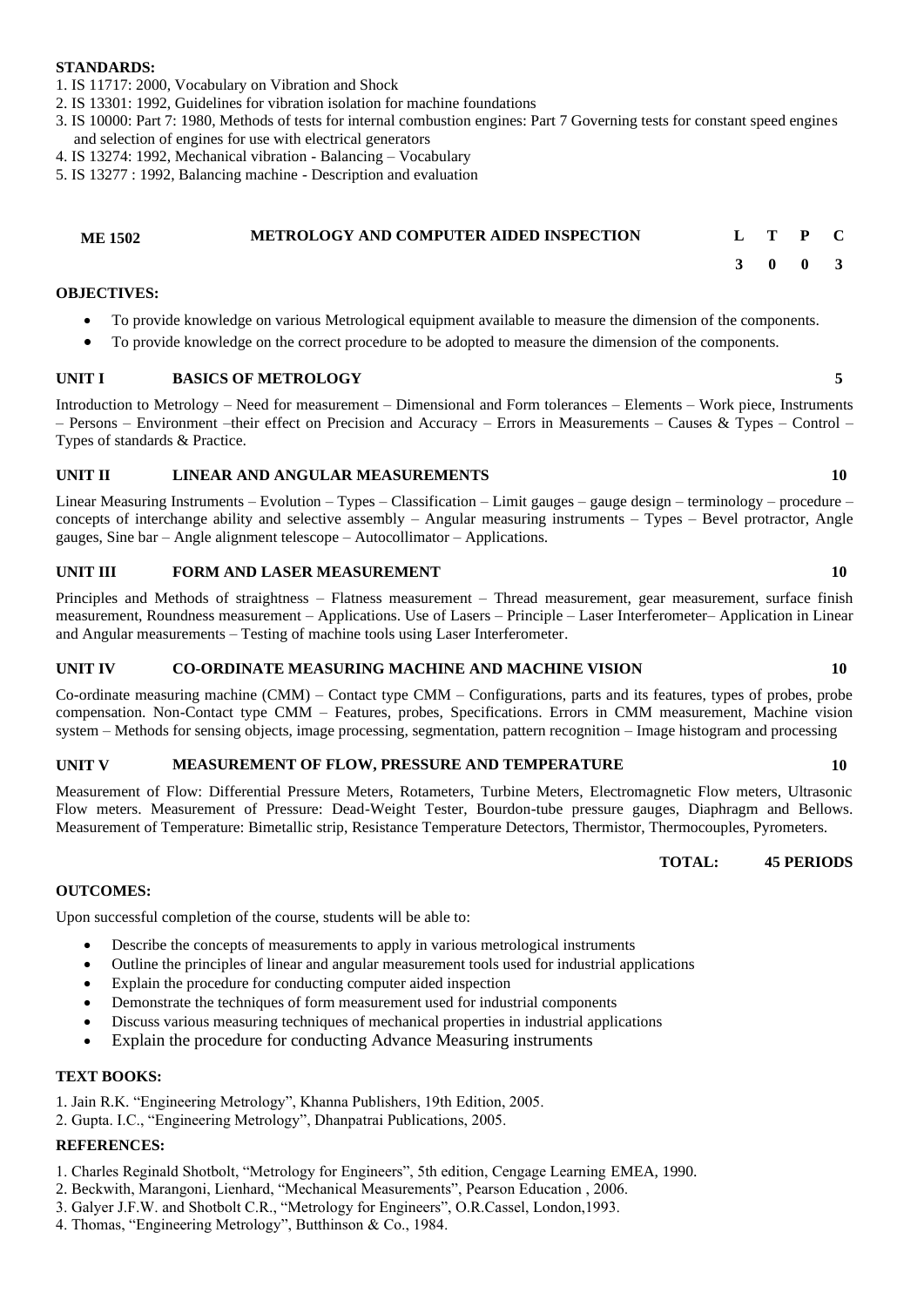5. Bewoor A.K. and Kulkarni V.A., "Metrology and Measurements", Tata McGraw-Hill, 2009.

6. Whitehouse D.J., The Handbook of Surface and Nanometrology, CRC Press, 2011

|           | <b>DESIGN OF MACHINE ELEMENTS</b><br><b>ME1503</b>                                                                                                                                                                         |   |              |   |
|-----------|----------------------------------------------------------------------------------------------------------------------------------------------------------------------------------------------------------------------------|---|--------------|---|
|           |                                                                                                                                                                                                                            | 3 | $\mathbf{0}$ |   |
|           | <b>OBJECTIVES:</b>                                                                                                                                                                                                         |   |              |   |
| $\bullet$ | To familiarize the various steps involved in the Design Process                                                                                                                                                            |   |              |   |
| ٠         | To understand the principles involved in evaluating the shape and dimensions of a component to satisfy functional and<br>strength requirements.                                                                            |   |              |   |
| $\bullet$ | To learn to use standard practices and standard data                                                                                                                                                                       |   |              |   |
| $\bullet$ | To learn to use catalogues and standard machine components                                                                                                                                                                 |   |              |   |
|           | (Use of P S G Design Data Book is permitted)                                                                                                                                                                               |   |              |   |
| UNIT I    | <b>STATIC STRESSES AND VARIABLE STRESSES IN MACHINE MEMBERS</b>                                                                                                                                                            |   |              | q |
|           | Then it is a set of the interesting $\mathcal{C}$ is a set of the set of the interest of $\mathcal{C}$ and $\mathcal{C}$ is a set of $\mathcal{C}$ and $\mathcal{C}$ is a set of $\mathcal{C}$ is a set of $\mathcal{C}$ . |   |              |   |

Introduction to the design process - factors influencing machine design, selection of materials based on mechanical properties - Preferred numbers – Calculation of principle stresses for various load combinations, eccentric loading – curved beams – crane hook and 'C' frame- Factor of safety - theories of failure – Design based on strength and stiffness – stress concentration – Design for variable loading.

#### **UNIT II SHAFTS AND COUPLINGS 9**

Design of solid and hollow shafts based on strength, rigidity and critical speed – Keys, keyways and splines - Rigid and flexible couplings.

#### **UNIT III TEMPORARY AND PERMANENT JOINTS 9**

Threaded fasteners - Bolted joints including eccentric loading, Knuckle joints, Cotter joints – Welded joints for structures theory of bonded joints.

#### **UNIT IV ENERGY STORING ELEMENTS 9**

Various types of springs, optimization of helical springs - Flywheels considering stresses in rims and arms for engines and punching machines.

#### **UNIT V BEARINGS 9**

Sliding contact and rolling contact bearings - Hydrodynamic journal bearings, Sommerfeld Number, Raimondi and Boyd graphs, -- Selection of Rolling Contact bearings.

#### **TOTAL: 45 PERIODS**

#### **OUTCOMES:**

Upon successful completion of the course, students will be able to:

- Explain the influence of steady and variable stresses in machine component design.
- Apply the concepts of design to shafts, keys and couplings.
- Apply the concepts of design to temporary and permanent joints.
- Apply the concepts of design to energy absorbing members.
- Apply the concepts of design to bearings.
- Design machine components for various industrial applications.

#### **TEXT BOOKS:**

1. Bhandari V, "Design of Machine Elements", 4th Edition, Tata McGraw-Hill Book Co, 2016.

2. Joseph Shigley, Charles Mischke, Richard Budynas and Keith Nisbett "Mechanical Engineering Design", 9th Edition, Tata McGraw-Hill, 2011.

#### **REFERENCES:**

- 1. Alfred Hall, Halowenko, A and Laughlin, H., "Machine Design", Tata McGraw-Hill BookCo.(Schaum's Outline), 2010
- 2. Ansel Ugural, "Mechanical Design An Integral Approach", 1st Edition, Tata McGraw-Hill Book Co, 2003.
- 3. P.C. Gope, "Machine Design Fundamental and Application", PHI learning private ltd, New Delhi, 2012.
- 4. R.B. Patel, "Design of Machine Elements", MacMillan Publishers India P Ltd., Tech-Max Educational resources, 2011.
- 5. Robert C. Juvinall and Kurt M. Marshek, "Fundamentals of Machine Design", 4th Edition, Wiley, 2005
- 6. Sundararajamoorthy T. V. Shanmugam .N, "Machine Design", Anuradha Publications, Chennai, 2015.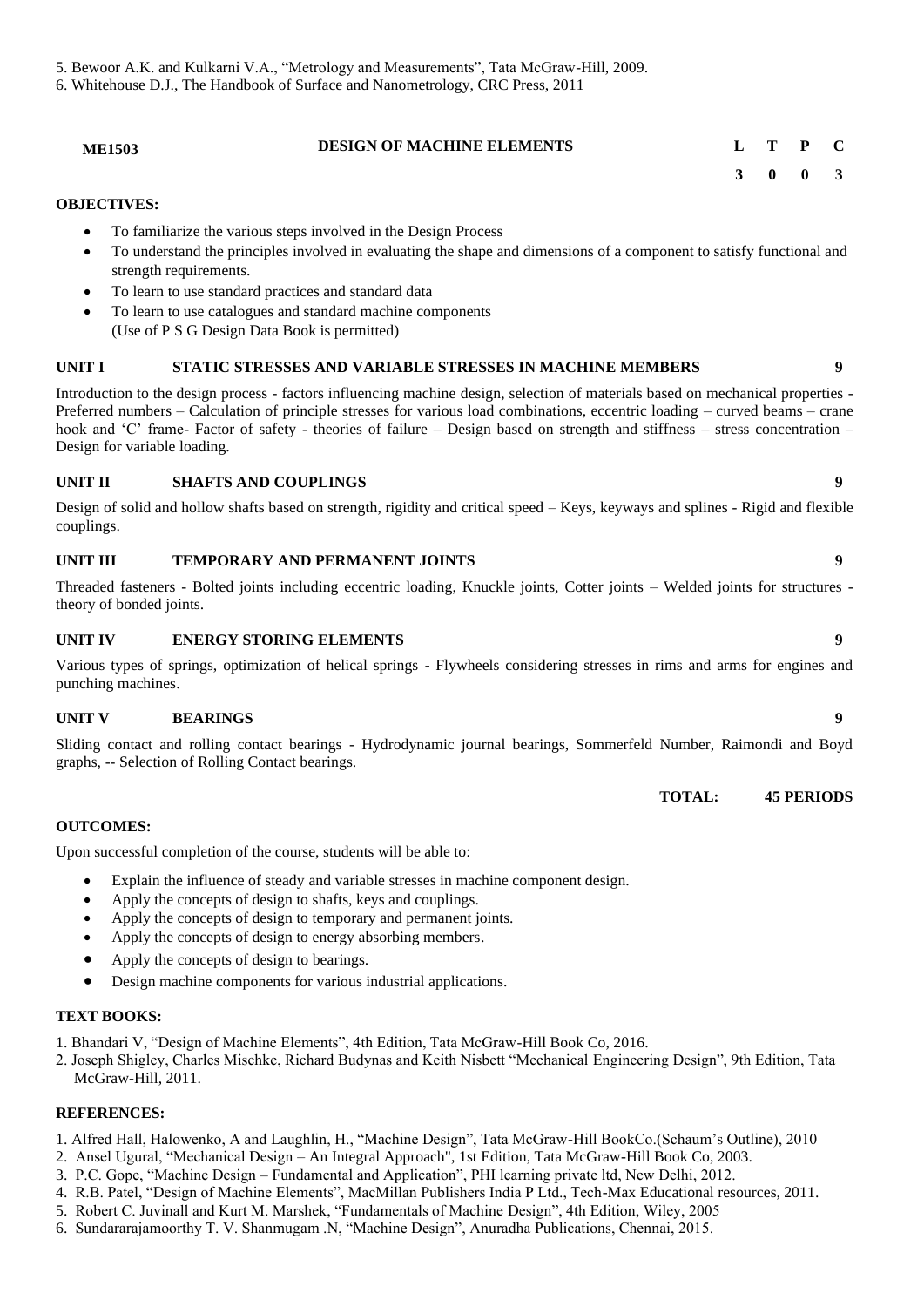7.Robert L.Norton, "Machine Design An Integrated Approach", fifth edition Pearson Education India, 2013.

### **ME1504 HEAT AND MASS TRANSFER L T P C**

#### **OBJECTIVES:**

- To understand the mechanisms of heat transfer under steady and transient conditions.
- To understand the concepts of heat transfer through extended surfaces.
- To learn the thermal analysis and sizing of heat exchangers and to understand the basic concepts of mass transfer. (Use of standard HMT data book permitted)

#### **UNIT I CONDUCTION 9**

General Differential equation of Heat Conduction– Cartesian and Polar Coordinates – One Dimensional Steady State Heat Conduction –– plane and Composite Systems – Conduction with Internal Heat Generation – Extended Surfaces – Unsteady Heat Conduction – Lumped Analysis – Semi Infinite and Infinite Solids –Use of Heisler's charts.

#### **UNIT II CONVECTION 9**

Free and Forced Convection – Hydrodynamic and Thermal Boundary Layer. Free and Forced Convection during external flow over Plates and Cylinders and Internal flow through tubes.

#### **UNIT III PHASE CHANGE HEAT TRANSFER AND HEAT EXCHANGERS 9**

Nusselt's theory of condensation – Regimes of Pool boiling and Flow boiling. Correlations in boiling and condensation. Heat Exchanger Types – Overall Heat Transfer Coefficient – Fouling Factors – Analysis – LMTD method – NTU method.

#### **UNIT IV RADIATION 9**

Black Body Radiation – Grey body radiation – Shape Factor – Electrical Analogy – Radiation Shields. Radiation through gases.

#### **UNIT V MASS TRANSFER 9**

Basic Concepts – Diffusion Mass Transfer – Fick's Law of Diffusion – Steady state Molecular Diffusion – Convective Mass Transfer – Momentum, Heat and Mass Transfer Analogy – Convective Mass Transfer Correlations

#### **TOTAL: 45 PERIODS**

#### **OUTCOMES:**

Upon successful completion of the course, students will be able to:

- Apply heat conduction equations to different surface configurations under steady state and transient conditions and solve problems
- Apply free and forced convective heat transfer correlations to internal and external flows through/over various surface configurations and solve problems
- Explain the phenomena of boiling and condensation, apply LMTD and NTU methods of thermal analysis to different types of heat exchanger configurations and solve problems
- Explain basic laws for radiation and apply these principles to radiative heat transfer between different types of surfaces to solve problems
- Apply diffusive and convective mass transfer equations and correlations to solve problems for different applications
- Apply heat transfer and mass transfer concepts in industrial applications.

#### **TEXT BOOKS:**

1. R.C. Sachdeva, "Fundamentals of Engineering Heat & Mass transfer", New Age International Publishers, 2009.

2. Yunus A. Cengel, "Heat Transfer A Practical Approach", Tata McGraw Hill, 5th Edition 2015

#### **REFERENCES:**

1. Frank P. Incropera and David P. Dewitt, "Fundamentals of Heat and Mass Transfer", John Wiley & Sons, 1998.

- 2. Kothandaraman, C.P., "Fundamentals of Heat and Mass Transfer", New Age International, New Delhi, 1998.
- 3. Nag, P.K., "Heat Transfer", Tata McGraw Hill, New Delhi, 2002
- 4. Ozisik, M.N., "Heat Transfer", McGraw Hill Book Co., 1994.
- 5. Holman, J.P., "Heat and Mass Transfer", Tata McGraw Hill, 2000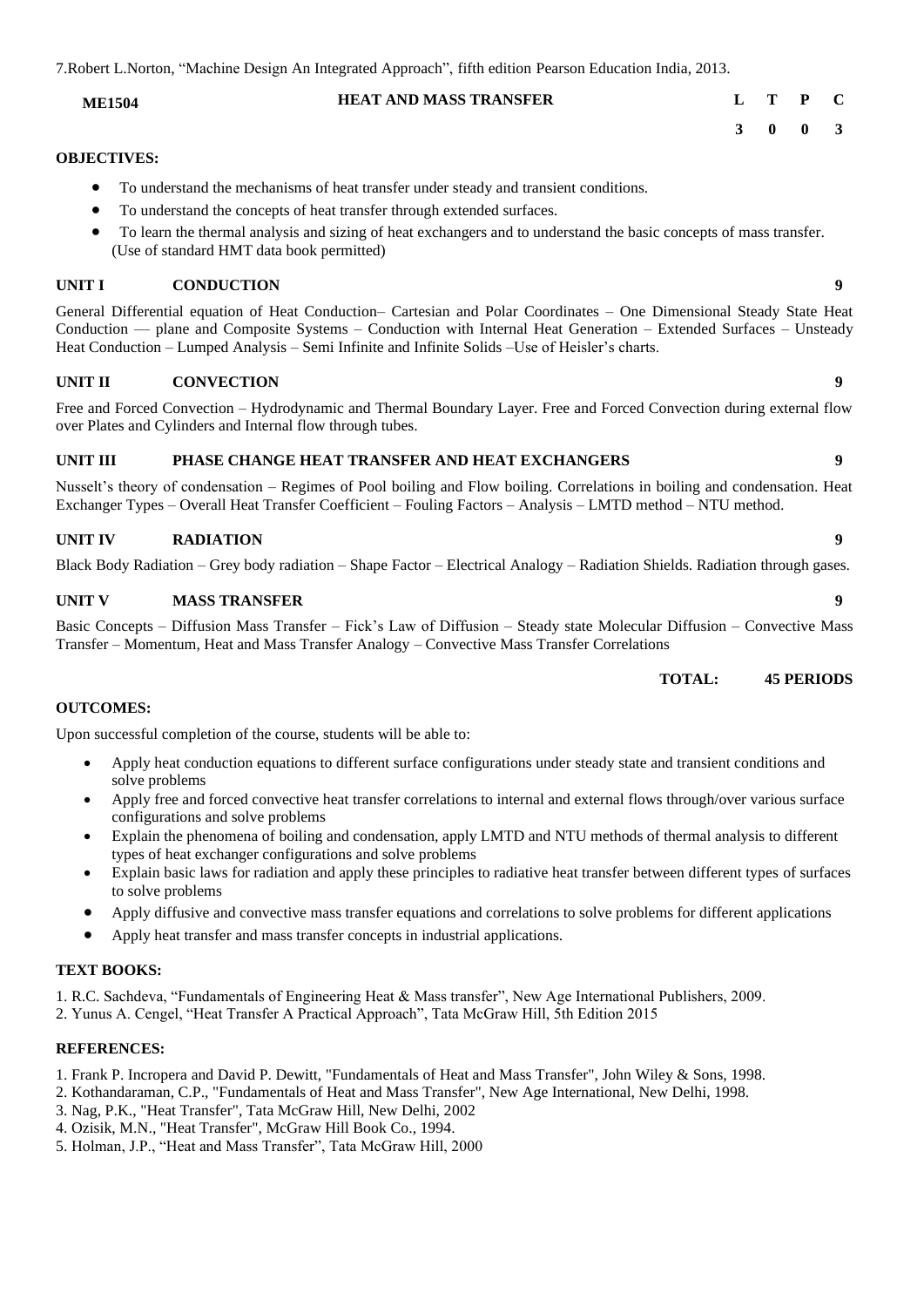| <b>ME 1505</b> | <b>METROLOGY &amp; INSPECTION LABORATORY</b> |  | L T P C                     |  |
|----------------|----------------------------------------------|--|-----------------------------|--|
|                |                                              |  | $0 \quad 0 \quad 4 \quad 2$ |  |

#### **OBJECTIVE:**

• To become familiar with different measurement equipment and use this for Quality inspection.

#### **LIST OF EXPERIMENTS**

- 1. Calibration and use of measuring instruments Vernier caliper, micrometer, Vernier height gauge using gauge blocks
- 2. Calibration and use of measuring instruments bore gauge, telescopic gauge
- 3. Measurement of angles using bevel protractor and sine bar
- 4. Inspect, whether the dimensions of the given specimens are within the tolerance limit or not, using Comparators
- 5. Measurement of screw thread parameters using Floating carriage micrometer
- 6. Measurement of gear tooth thickness using gear tooth vernier caliper
- 7. Measurement of features in a prismatic component using Coordinate Measuring Machine (CMM)
- 8. Measurement of thread parameters by Tool Maker's Microscope
- 9. Measurement of Surface Roughness using portable surface roughness tester
- 10. Straightness /Flatness Testing using Autocollimator
- 11. Measurement of force, torque and temperature

**TOTAL: 60 PERIODS**

#### **OUTCOMES:**

Upon successful completion of the course, students will be able to:

- Select a suitable measuring instrument for measurement of linear and angular dimensions and use the same for carrying out measurements.
- Calibrate simple linear measuring instruments like Vernier caliper, micrometer, Vernier height gauge, etc. using gauge blocks.
- Use advanced measuring equipment like coordinate measuring machines, Toolmakers microscope, and surface finish measuring equipment to carryout measurements.
- Measure the gear tooth dimensions, straightness. Flatness and thread parameters.
- Measure temperature, force, displacement, torque.
- Handle Measuring Equipment with latest technologies.

### **LIST OF EQUIPMENT FOR A BATCH OF 30 STUDENTS**

| S.No.          | <b>NAME OF THE EQUIPMENT</b>                   | Qty.           |
|----------------|------------------------------------------------|----------------|
|                | Micrometer                                     | 5              |
| 2              | Vernier Caliper                                | 5              |
| 3              | Vernier Height Gauge                           | $\overline{2}$ |
| $\overline{4}$ | Vernier depth Gauge                            | 2              |
| 5              | Slip Gauge Set                                 |                |
| 6              | Gear Tooth Vernier                             |                |
| 7              | Sine Bar                                       |                |
| 8              | <b>Floating Carriage Micrometer</b>            |                |
| 9              | Profile Projector / Tool Makers Microscope     |                |
| 10             | Mechanical / Electrical / Pneumatic Comparator |                |
| 11             | Autocollimator                                 |                |
| 12             | Temperature Measuring Setup                    |                |
| 13             | Force Measuring Setup                          |                |
| 14             | <b>Torque Measuring Setup</b>                  |                |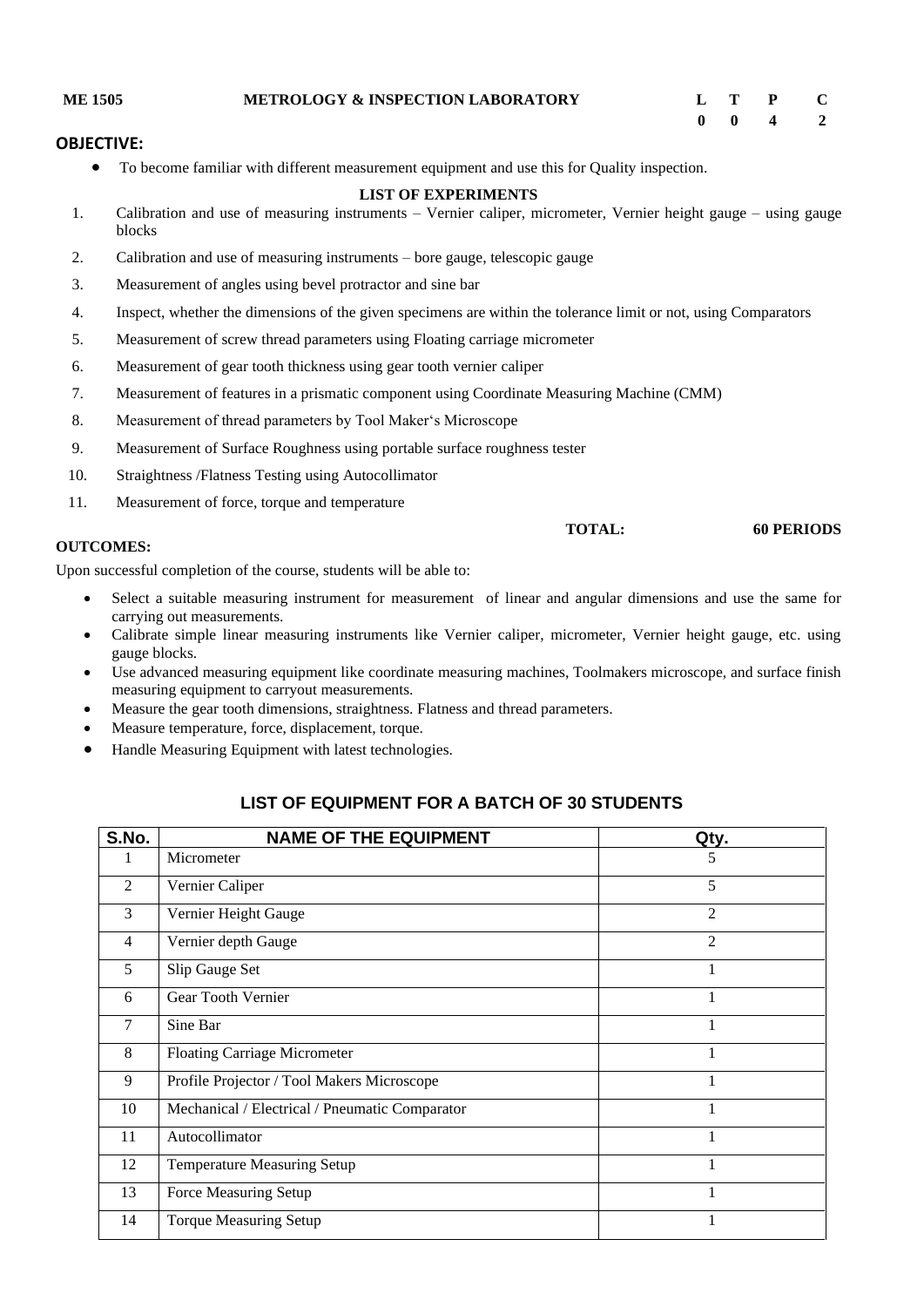| 15 | Coordinate measuring machine       |  |
|----|------------------------------------|--|
| 16 | Surface finish measuring equipment |  |
|    | Bore gauge                         |  |
| 18 | Telescope gauge                    |  |

| <b>ME 1506</b>     | <b>HEAT TRANSFER LAB</b> |  | $L$ T P C                   |  |
|--------------------|--------------------------|--|-----------------------------|--|
|                    |                          |  | $0 \quad 0 \quad 4 \quad 2$ |  |
| <b>ODIECTIVES.</b> |                          |  |                             |  |

### **OBJECTIVES:**

- To study the Performance of steam generator/ turbine
- To study the heat transfer phenomena predict the relevant coefficient using implementation
- To study the performance of refrigeration cycle / components

|     | <b>LIST OF EXPERIMENTS</b>                                                                    |  |  |  |
|-----|-----------------------------------------------------------------------------------------------|--|--|--|
| 1.  | Performance and Energy Balance Test on a Steam Generator.                                     |  |  |  |
| 2.  | Performance and Energy Balance Test on Steam Turbine.                                         |  |  |  |
| 3.  | Thermal conductivity measurement using guarded plate apparatus.                               |  |  |  |
| 4.  | Thermal conductivity measurement of pipe insulation using lagged pipe apparatus.              |  |  |  |
| 5.  | Determination of heat transfer coefficient under natural convection from a vertical cylinder. |  |  |  |
| 6.  | Determination of heat transfer coefficient under forced convection from a tube.               |  |  |  |
| 7.  | Determination of Thermal conductivity of composite wall.                                      |  |  |  |
| 8.  | Determination of Thermal conductivity of insulating powder.                                   |  |  |  |
| 9.  | Heat transfer from pin-fin apparatus (natural & forced convection modes)                      |  |  |  |
| 10. | Determination of Stefan - Boltzmann constant.                                                 |  |  |  |
| 11. | Determination of emissivity of a grey surface.                                                |  |  |  |
| 12. | Effectiveness of Parallel / counter flow heat exchanger.                                      |  |  |  |
| 13. | Performance test on a reciprocating air compressor                                            |  |  |  |
| 14. | Performance test in a HC Refrigeration System                                                 |  |  |  |

#### **OUTCOMES:**

Upon successful completion of the course, students will be able to:

- Conduct tests on heat conduction apparatus and evaluate thermal conductivity of materials.
- Conduct tests on natural and forced convective heat transfer apparatus and evaluate heat transfer coefficient.
- Conduct tests on radiative heat transfer apparatus and evaluate Stefan Boltzmann constant and emissivity.
- Conduct tests to evaluate the performance of parallel/counter flow heat exchanger apparatus and reciprocating air compressor.
- Conduct tests to evaluate the performance of refrigeration and air conditioning test rigs.
- Conduct tests to evaluate Convective and Radiative heat transfer.

### **TOTAL: 60 PERIODS**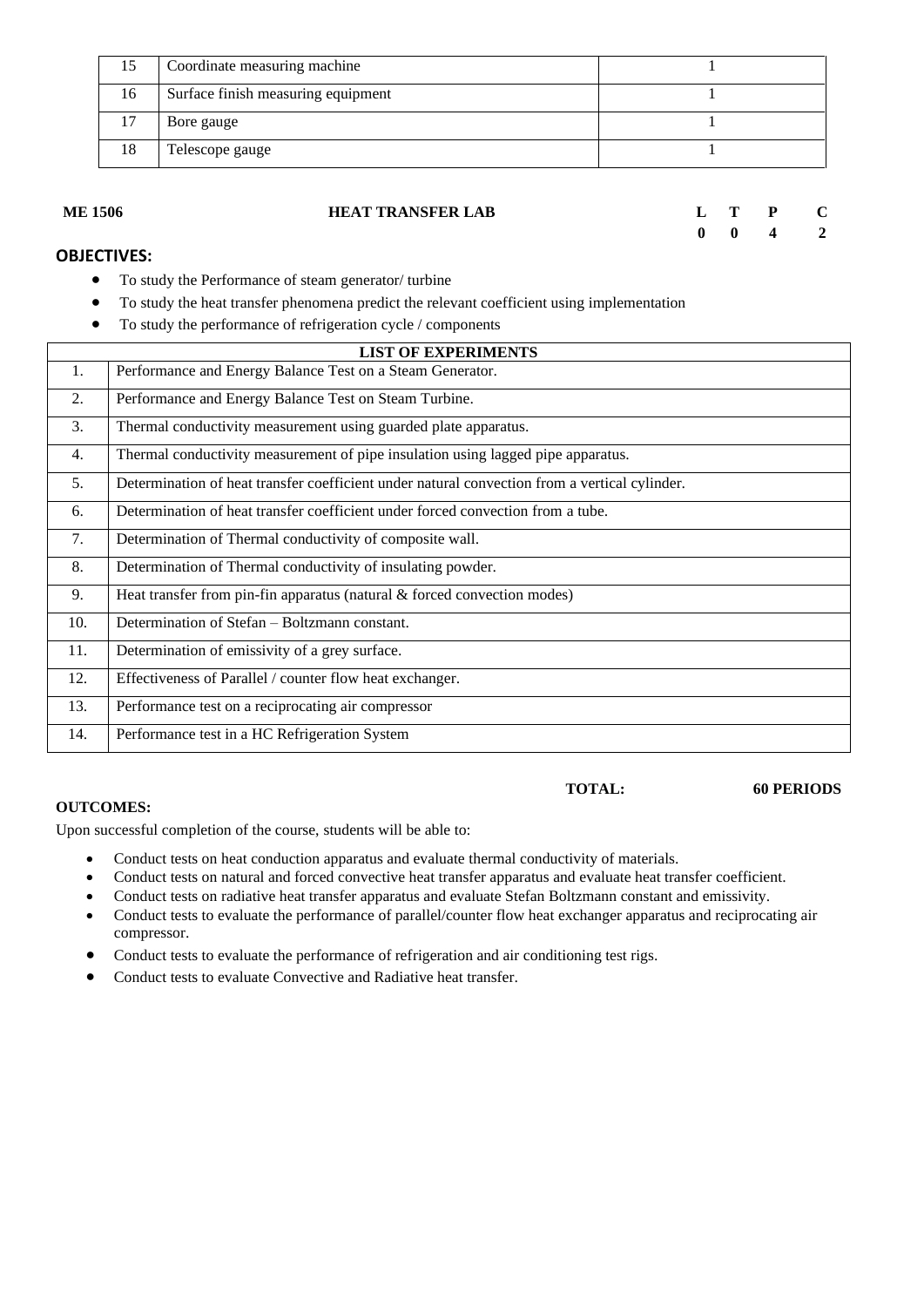### **LIST OF EQUIPMENT FOR A BATCH OF 30 STUDENTS**

| <b>NAME OF THE EQUIPMENT</b>                        | Qty.  |
|-----------------------------------------------------|-------|
| Steam Boiler with turbine setup                     | 1 No. |
| Guarded plate apparatus                             | 1 No. |
| Lagged pipe apparatus                               | 1 No. |
| Natural convection-vertical cylinder apparatus      | 1 No. |
| Forced convection inside tube apparatus             | 1 No. |
| Composite wall apparatus                            | 1 No. |
| Thermal conductivity of insulating powder apparatus | 1 No. |
| Pin-fin apparatus                                   | 1 No. |
| Stefan-Boltzmann apparatus                          | 1 No. |
| Emissivity measurement apparatus                    | 1 No. |
| Parallel/counter flow heat exchanger apparatus      | 1 No. |
| Single/two stage reciprocating air compressor       | 1 No. |
| Refrigeration test rig                              | 1 No. |
| Fluidized bed cooling tower apparatus               | 1 No. |
|                                                     |       |

### **ME1601 DESIGN OF MECHANICAL TRANSMISSION SYSTEMS L T P C**

# **3 0 0 3**

#### **OBJECTIVES:**

- To gain knowledge on the principles and procedure for the design of Mechanical power Transmission components.
- To understand the standard procedure available for Design of Transmission of Mechanical elements
- To learn to use standard data and catalogues (Use of P S G Design Data Book permitted)

#### **UNIT I DESIGN OF BELT, ROPES AND CHAIN 9**

Design of Flat belts and pulleys - Selection of V belts and pulleys –Selection of hoisting wire ropes and pulleys –Design of Transmission chains and Sprockets.

### **UNIT II DESIGN OF SPUR AND HELICAL GEARS 9**

Speed ratios and number of teeth-Force analysis -Tooth stresses - Dynamic effects –Fatigue strength - Factor of safety - Gear materials –Design of straight tooth spur & helical gears based on strength and wear considerations – Pressure angle in the normal and transverse plane-Equivalent number of teeth-forces for helical gears.

### **UNIT III DESIGN OF BEVEL AND WORM GEARS 9**

Straight bevel gear: Tooth terminology, tooth forces and stresses, equivalent number of teeth. Estimating the dimensions of pair of straight bevel gears. Worm Gear: Merits and demerits-terminology. Thermal capacity, materials-forces and stresses, efficiency, estimating the size of the worm gear pair. Cross helical: Terminology-helix angles-Estimating the size of the pair of cross helical gears.

### **UNIT IV DESIGN OF GEAR BOXES 9**

Geometric progression - Standard step ratio - Ray diagram, kinematics layout -Design of sliding mesh gear box - Design of multi speed gear box for machine tool applications - Constant mesh gear box - Speed reducer unit. –Variable speed gear box, Fluid Couplings, Torque Converters for automotive applications.

#### **UNIT V DESIGN OF CLUTCHES AND BRAKES 9**

Design of plate clutches –axial clutches-cone clutches-internal expanding rim clutches-Electromagnetic clutches. Band and Block brakes - external shoe brakes –Internal expanding shoe brake.

**TOTAL: 45 PERIODS**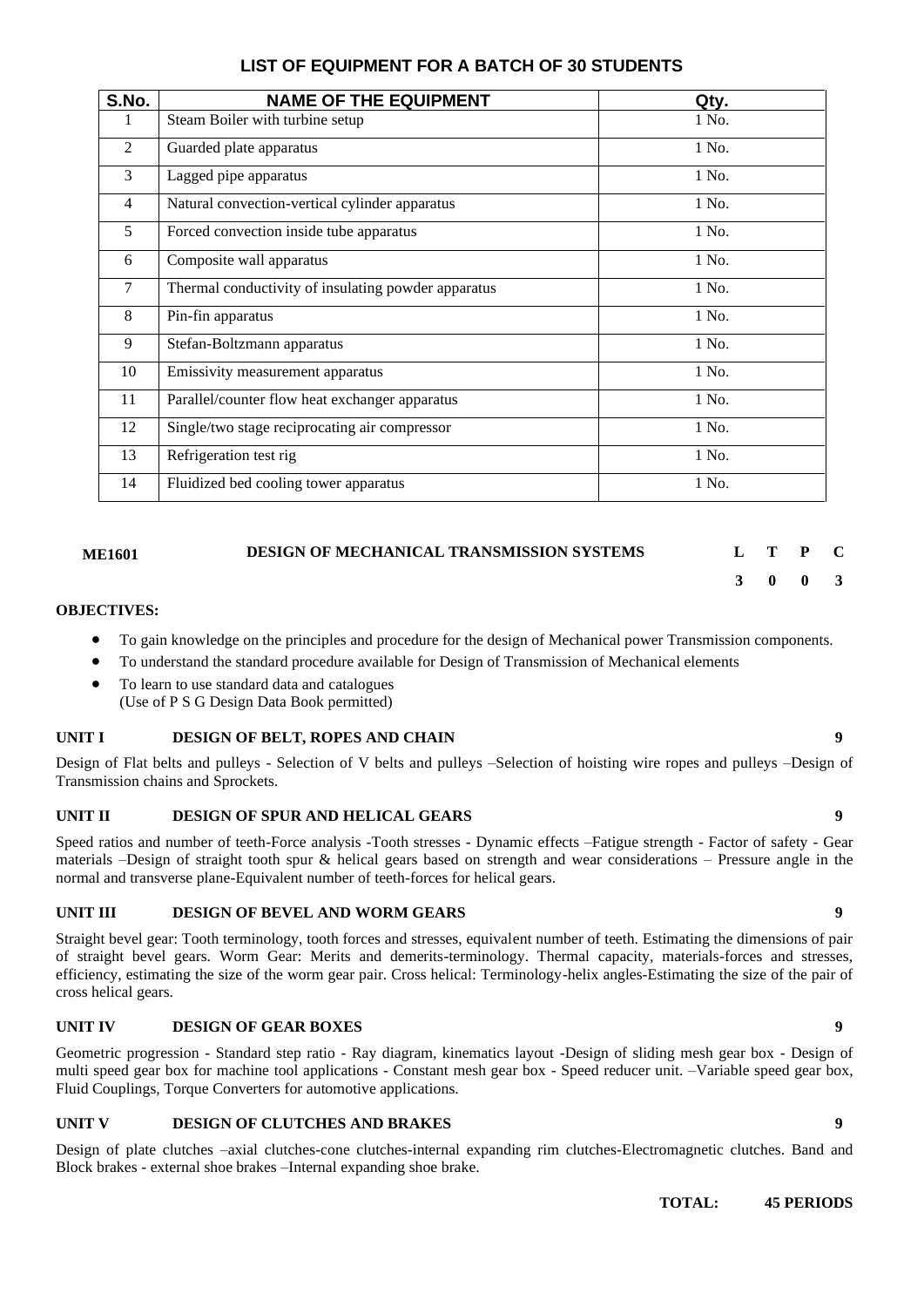#### **OUTCOMES:**

Upon successful completion of the course, students will be able to:

- Apply the concepts of design to belts, chains and rope drives.
- Apply the concepts of design to spur, helical gears.
- Apply the concepts of design to worm and bevel gears.
- Apply the concepts of design to gear boxes.
- Apply the concepts of design to brakes and clutches.
- Design the power transmission elements for industrial applications.

### **TEXT BOOKS:**

- 1. Bhandari V, "Design of Machine Elements",4th Edition, Tata McGraw-Hill Book Co, 2016.
- 2. Richard Budynas and Keith Nisbett " Shigley's Mechanical Engineering Design", 10th Edition, Tata McGraw-Hill, 2014.

### **REFERENCES:**

- 1. Merhyle F. Spotts, Terry E. Shoup and Lee E. Hornberger, "Design of Machine Elements" 8th Edition, Printice Hall, 2003.
- 2. Orthwein W, "Machine Component Design",Jaico Publishing Co, 2003.
- 3. Prabhu. T.J., "Design of Transmission Elements",Mani Offset, Chennai, 2000.
- 4. Robert C. Juvinall and Kurt M. Marshek, "Fundamentals of Machine Design",4th Edition, Wiley, 2005
- 5. Sundararajamoorthy T. V, Shanmugam .N, "Machine Design", Anuradha Publications, Chennai, 2003

| <b>ME1602</b> | <b>FINITE ELEMENT ANALYSIS</b> | L T P C |  |
|---------------|--------------------------------|---------|--|
|               |                                | 3 0 0 3 |  |

### **OBJECTIVES:**

- To introduce the concepts of Mathematical Modeling of Engineering Problems.
- To appreciate the use of FEM to a range of Engineering Problems

#### **UNIT I INTRODUCTION 9**

Historical Background – Mathematical Modeling of field problems in Engineering – Governing Equations – Discrete and continuous models – Boundary, Initial and Eigen Value problems–Weighted Residual Methods – Variational Formulation of Boundary Value Problems – Ritz Technique – Basic concepts of the Finite Element Method.

#### **UNIT II ONE DIMENSIONAL ANALYSIS 9**

One Dimensional Second Order Equations – Discretization – Element types- Linear and Higher order Elements – Derivation of Shape functions and Stiffness matrices and force vectors-Assembly of Matrices - Solution of problems from solid mechanics. Fourth Order Beam Equation- Problems on it.

# **UNIT III APPLICATION OF ONE-DIMENSIONAL ELEMENT TO HEAT TRANSFER AND VIBRATION <sup>9</sup>**

Derivation of matrices and vector for heat transfer. Problems on Heat transfer. Natural frequencies of longitudinal vibration and mode shapes. Transverse Natural frequencies of beams.

### **UNIT IV TWO-DIMENSIONAL ANALYSIS 9**

Second Order 2D Equations involving Scalar Variable Functions – Variational formulation –Finite Element formulation – Triangular elements and Quadrilateral elements- Shape functions and element matrices and vectors. Application to Field Problems. Equations of elasticity – Plane stress, plane strain and axisymmetric problems – Constitutive matrices and Strain displacement matrices – Stiffness matrix – Stress calculations.

### **UNIT V ISOPARAMETRIC FORMULATION AND NUMERICAL INTEGRATION 9**

Natural co-ordinate systems – Isoparametric elements – Shape functions for isoparametric elements – One and two dimensions – Serendipity elements – Numerical integration - Introduction to non-linearity.

**TOTAL: 45 PERIODS**

### **OUTCOMES:**

Upon successful completion of the course, students will be able to:

- Develop mathematical models for Boundary Value Problems and their numerical solution
- Apply the concepts of Finite Element Analysis to solve one dimensional problem in structural analysis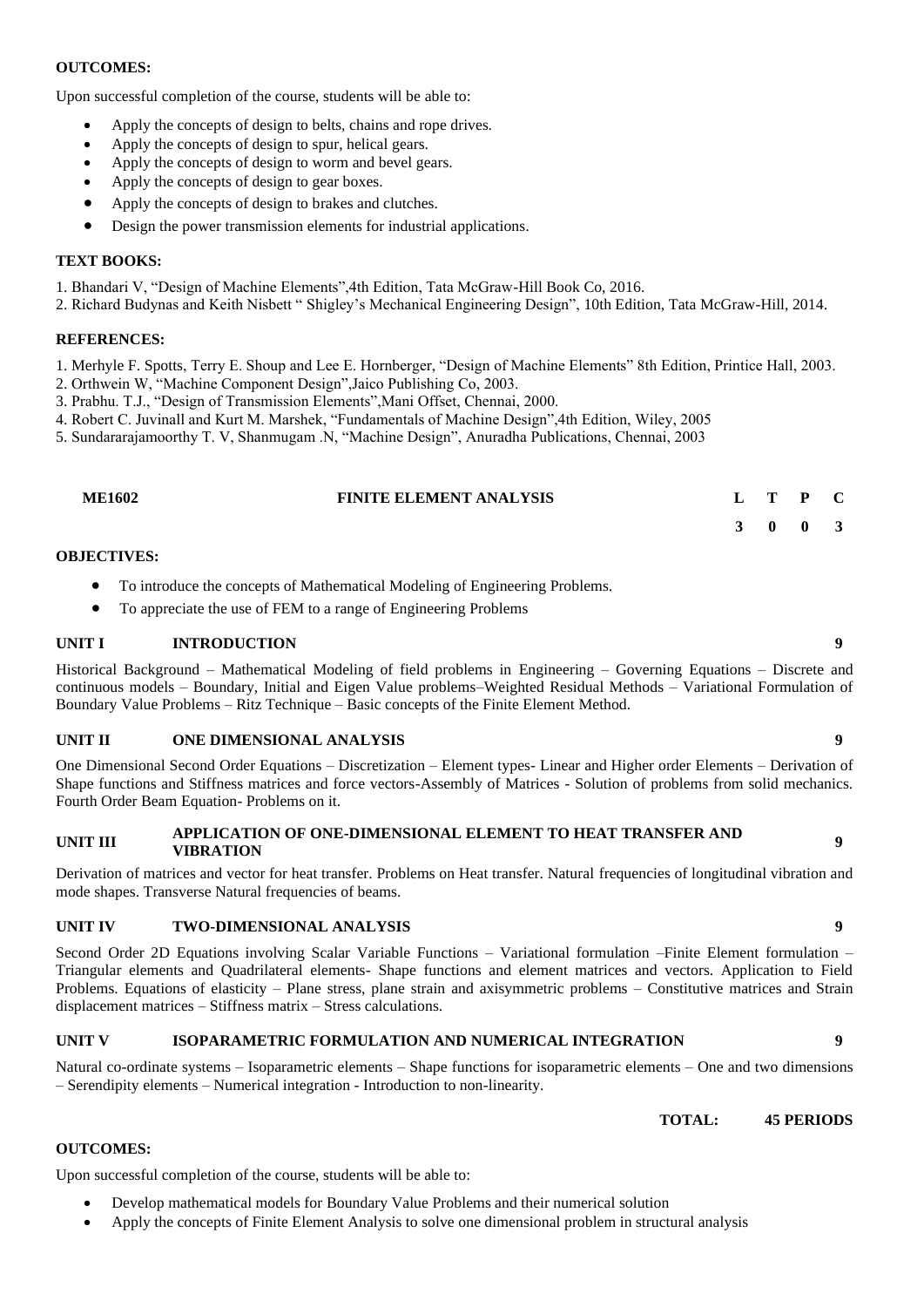- Apply the concepts of Finite Element Analysis to solve one dimensional problem in Heat transfer and Dynamics
- Apply the concepts of Finite Element Analysis to solve two dimensional problems in structural analysis
- Apply the Isoparametric transformation and the use of numerical integration for various analysis
- Apply FEA concepts in all Engineering Applications.

- 1. Rao S. S, "The Finite Element Method in Engineering", 6th Edition, ButterworthHeinemann,2018.
- 2. Tirupathi R. Chandrupatla and Ashok D. Belegundu, "Introduction to Finite Elements in Engineering", International Edition, Pearson Education Limited, 2014.

#### **REFERENCES:**

- 1. David Hutton, "Fundamentals of Finite Element Analysis", Tata McGrawHill, 2017.
- 2. Reddy, J.N. "Introduction to the Finite Element Method", 4thEdition, Tata McGrawHill,2018.
- 3. Robert D. Cook, David S. Malkus, Michael E. Plesha, Robert J. Witt, "Concepts and Applications of Finite Element Analysis", 4th Edition, Wiley Student Edition, 2007.
- 4. Seshu. P, "Text Book of Finite Element Analysis", PHI Learning Pvt. Ltd., NewDelhi, 2013.
- 5. Bhatti Asghar M, "Fundamental Finite Element Analysis and Applications", John Wiley & Sons, 2005 (Indian Reprint 2013).

| <b>ME1603</b>     | <b>MECHATRONICS</b> |  | $L$ T P C |  |
|-------------------|---------------------|--|-----------|--|
|                   |                     |  | 3 0 0 3   |  |
| <b>OBJECTIVE:</b> |                     |  |           |  |

• To impart knowledge about the elements and techniques involved in Mechatronics systems which are very much essential to understand the emerging field of automation.

#### **UNIT I INTRODUCTION 9**

Introduction to Mechatronics – Systems – Concepts of Mechatronics approach – Need for Mechatronics – Emerging areas of Mechatronics – Classification of Mechatronics. Sensors and Transducers: Static and dynamic Characteristics of Sensor, Potentiometers – LVDT – Capacitance sensors – Strain gauges – Eddy current sensor – Hall effect sensor – Temperature sensors – Light sensors

#### **UNIT II MICROPROCESSOR AND MICROCONTROLLER 9**

Introduction – Architecture of 8085 – Pin Configuration – Addressing Modes –Instruction set, Timing diagram of 8085 – Concepts of 8051 microcontroller – Block diagram

#### **UNIT III PROGRAMMABLE PERIPHERAL INTERFACE 9**

Introduction – Architecture of 8255, Keyboard interfacing, LED display –interfacing, ADC and DAC interface, and Temperature Control – Stepper Motor Control – Traffic Control interface.

#### **UNIT IV PROGRAMMABLE LOGIC CONTROLLER 9**

Introduction – Basic structure – Input and output processing – Programming – Mnemonics – Timers, counters and internal relays – Data handling – Selection of PLC.

#### **UNIT V ACTUATORS AND MECHATRONIC SYSTEM DESIGN 9**

Types of Stepper and Servo motors – Construction – Working Principle – Advantages and Disadvantages. Design processstages of design process – Traditional and Mechatronics design concepts – Case studies of Mechatronics systems – Pick and place Robot – Engine Management system – Automatic car park barrier.

**TOTAL: 45 PERIODS**

#### **OUTCOMES:**

Upon the completion of this course the students will be able to

- Understand the interdisciplinary applications of Electronics, Electrical, Mechanical and Computer Systems for the Control of Mechanical, Electronic Systems and sensor technology.
- Understand the architecture of Microprocessor and Microcontroller.
- Discuss Programmable Peripheral Interface, Architecture of 8255 PPI, and various device interfacing.
- Explain the architecture, programming and application of programmable logic controllers to problems and challenges in the areas of Mechatronic engineering.
- Discuss various Actuators for mechatronics applications.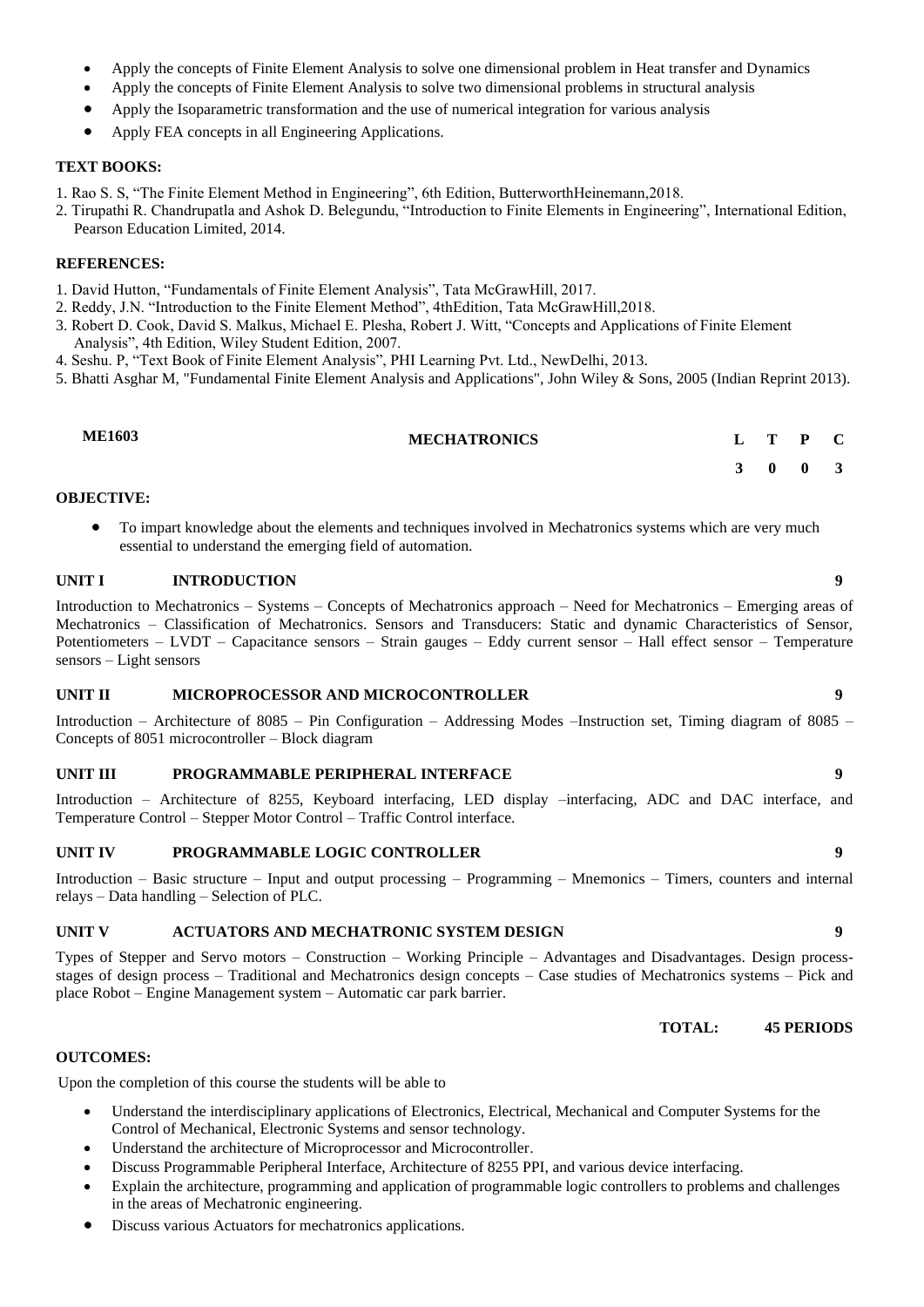• Design various Mechatronics system using the knowledge and skills acquired through the course.

#### **TEXT BOOKS:**

- 1. Bolton, "Mechatronics", Prentice Hall, 2008
- 2. Ramesh S Gaonkar, "Microprocessor Architecture, Programming, and Applications with the 8085", 5th Edition, Prentice Hall, 2008.

#### **REFERENCES:**

- 1. Bradley D.A, Dawson D, Buru N.C and Loader A.J, Mechatronics, Chapman and Hall, 1993.
- 2. Clarence W, de Silva, "Mechatronics" CRC Press, First Indian Re-print, 2013
- 3. Devadas Shetty and Richard A. Kolk, Mechatronics Systems Design, PWS publishing company, 2007.
- 4. Krishna Kant, Microprocessors and Microcontrollers, Prentice Hall of India, 2007.
- 5. Michael B.Histand and Davis G.Alciatore, Introduction to Mechatronics and Measurement systems, McGraw Hill International edition, 2007.

### **ME 1604 COMPUTER AIDED DESIGN AND MANUFACTURING L T P C**

#### **OBJECTIVES:**

- To provide an overview of how computers are being used in mechanical component design
- To understand the application of computers in various aspects of Manufacturing viz., Design, Proper planning, Manufacturing cost, Layout & Material Handling system.

#### **UNIT I INTRODUCTION 9**

Product cycle- Design process- sequential and concurrent engineering- Computer aided design – CAD system architecture-Computer graphics – co-ordinate systems- 2D and 3D transformations - homogeneous coordinates – Line drawing -Clippingviewing transformation-Brief introduction to CAD and CAM – Manufacturing Planning, Manufacturing control. Automation in CAD/CAM & related Concepts.

#### **UNIT II GEOMETRIC MODELING 9**

Representation of curves- Hermite curve- Bezier curve- B-spline curves-rational curves-Techniques for surface modeling – surface patch- Coons and bicubic patches- Bezier and B-spline surfaces. Solid modeling techniques- CSG andB-rep

#### **UNIT III CAD STANDARDS 9**

Standards for computer graphics- Graphical Kernel System (GKS) – standards for exchange images- Open Graphics Library (OpenGL) – Data exchange standards – IGES, STEP, CALS etc. – communication standards

#### **UNIT IV FUNDAMENTAL OF CNC AND PART PROGRAMING 9**

Introduction to NC systems and CNC – Machine axis and Co-ordinate system- CNC machine tools - Principle of operation CNC- Construction features including structure- Drives and CNC controllers - 2D and 3D machining on CNC- Introduction of Part Programming, types - Detailed Manual part programming on Lathe & Milling machines using G codes and M codes-Cutting Cycles, Loops, Sub program and Macros- Introduction of CAM package

#### **UNIT V GROUP TECHNOLOGY AND FLEXIBLE MANUFACTURING SYSTEM (FMS) 9**

Introduction, needs of GT, part families, classification and coding systems, Simple Problems in Opitz Part Coding system, GT machine cells, benefits of GT. Computer integrated manufacturing (CIM) system, Types of Flexibility, FMS – FMS Components – FMS Application & Benefits – FMS Planning and Control.

**TOTAL: 45 PERIODS**

**3 0 0 3**

#### **OUTCOMES:**

Upon the completion of this course the students will be able to

- Explain the 2D and 3D transformations, clipping algorithm, Manufacturing models and Metrics
- Explain the fundamentals of parametric curves, surfaces and Solids
- Summarize the different types of Standard systems used in CAD
- Apply NC & CNC programming concepts to develop part programme for Lathe & Milling Machines
- Summarize the different types of techniques used in Cellular Manufacturing and FMS
- Apply fundamentals of CAD concepts and techniques for modelling industrial components.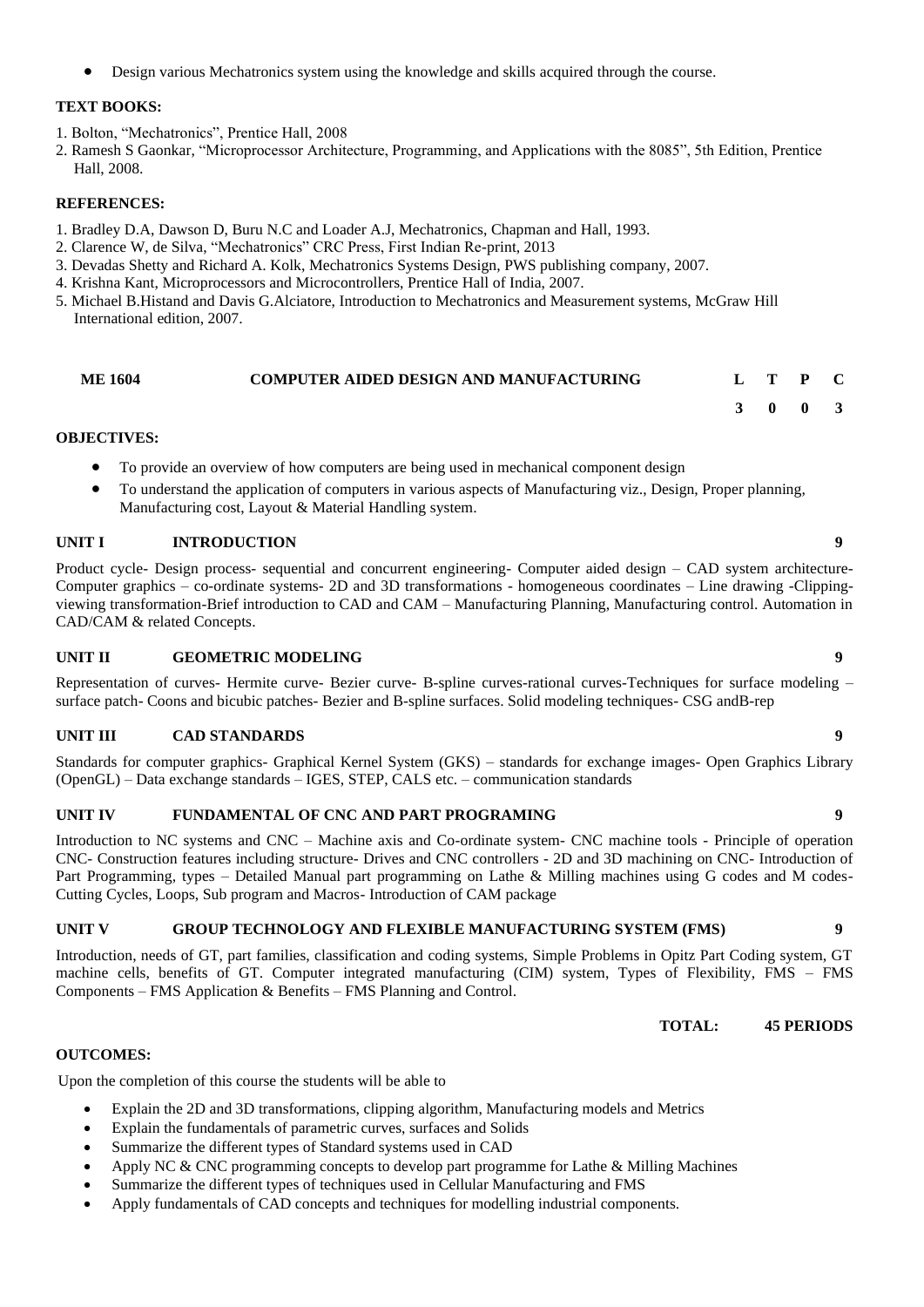- 1. Ibrahim Zeid "Mastering CAD CAM" Tata McGraw-Hill PublishingCo.2007
- 2. Radhakrishnan P, Subramanyan S. and Raju V., "CAD/CAM/CIM", 2nd Edition, New Age International (P) Ltd, New Delhi,2000

#### **REFERENCES:**

- 1. Chris McMahon and Jimmie Browne "CAD/CAM Principles", "Practice and Manufacturing management "Second Edition, Pearson Education, 1999.
- 2. William M Neumann and Robert F.Sproul "Principles of Computer Graphics", McGraw Hill Book Co. Singapore, 1989.
- 3. Donald Hearn and M. Pauline Baker "Computer Graphics"'. Prentice Hall, Inc,1992.
- 4. Foley, Wan Dam, Feiner and Hughes "Computer graphics principles & practice" Pearson Education -2003
- 5. Mikell.P.Groover "Automation, Production Systems and Computer Integrated Manufacturing", Prentice Hall of India, 2008.

| <b>ME 1613</b>     | <b>I.C. ENGINES LABORATORY</b>                                                                                                              |               | L<br>$\boldsymbol{0}$ | Т<br>$\mathbf{0}$ | P<br>4            | $\mathbf C$<br>$\overline{2}$ |
|--------------------|---------------------------------------------------------------------------------------------------------------------------------------------|---------------|-----------------------|-------------------|-------------------|-------------------------------|
| <b>OBJECTIVES:</b> |                                                                                                                                             |               |                       |                   |                   |                               |
| ٠<br>$\bullet$     | To study the valve timing, p-V diagram and performance of IC Engines<br>To Study the characteristics of fuels/Lubricates used in IC Engines |               |                       |                   |                   |                               |
|                    | <b>LIST OF EXPERIMENTS</b>                                                                                                                  |               |                       |                   |                   |                               |
| 1.                 | Valve Timing diagram of four stroke engine.                                                                                                 |               |                       |                   |                   |                               |
| 2.                 | Port Timing diagram of two stroke engine.                                                                                                   |               |                       |                   |                   |                               |
| 3.                 | Actual p-v diagrams of IC engines.                                                                                                          |               |                       |                   |                   |                               |
| 4.                 | Performance Test on 4 – stroke Diesel Engine.                                                                                               |               |                       |                   |                   |                               |
| 5.                 | Heat Balance Test on 4 – stroke Diesel Engine.                                                                                              |               |                       |                   |                   |                               |
| 6.                 | Morse Test on Multi-cylinder Petrol Engine.                                                                                                 |               |                       |                   |                   |                               |
| 7.                 | Retardation Test on a Diesel Engine.                                                                                                        |               |                       |                   |                   |                               |
| 8.                 | Determination of Flash Point and Fire Point of various fuels / lubricants                                                                   |               |                       |                   |                   |                               |
| 9.                 | Determination of viscosity in Redwood Viscometer                                                                                            |               |                       |                   |                   |                               |
|                    |                                                                                                                                             | <b>TOTAL:</b> |                       |                   | <b>60 PERIODS</b> |                               |
| <b>OUTCOMES:</b>   |                                                                                                                                             |               |                       |                   |                   |                               |
|                    | Upon successful completion of the course, students will be able to:                                                                         |               |                       |                   |                   |                               |
| $\bullet$          | Demonstrate the principles of Internal Combustion engines.                                                                                  |               |                       |                   |                   |                               |
| $\bullet$          | Study the characteristic curves on IC engines.                                                                                              |               |                       |                   |                   |                               |
| $\bullet$          | Conduct performance experiment on IC engines.                                                                                               |               |                       |                   |                   |                               |
| $\bullet$          | Study & Draw the heat balance sheets for the IC engines.                                                                                    |               |                       |                   |                   |                               |
| $\bullet$          | Conduct Morse Test experiment on IC engines.                                                                                                |               |                       |                   |                   |                               |
| $\bullet$          | Study about friction power effects on IC engines in Retardation Test.                                                                       |               |                       |                   |                   |                               |

### **LIST OF EQUIPMENT FOR A BATCH OF 30 STUDENTS**

| S.No.          | <b>NAME OF THE EQUIPMENT</b>                               | Qty.  |
|----------------|------------------------------------------------------------|-------|
|                | I.C Engine $-2$ stroke and 4 stroke model                  | 1 SET |
| $\mathfrak{D}$ | Apparatus for Flash and Fire Point                         | 1 No. |
| 3              | Redwood Viscometer apparatus                               | 1 No. |
| 4              | 4-stroke Diesel Engine with mechanical/electrical loading. | 1 No. |
| 5              | 4-stroke Diesel Engine with hydraulic loading.             | 1 No. |
| 6              | Multi-cylinder Petrol Engine                               | 1 No. |
| 7              | Data Acquisition system with any one of the above engines  | 1 No. |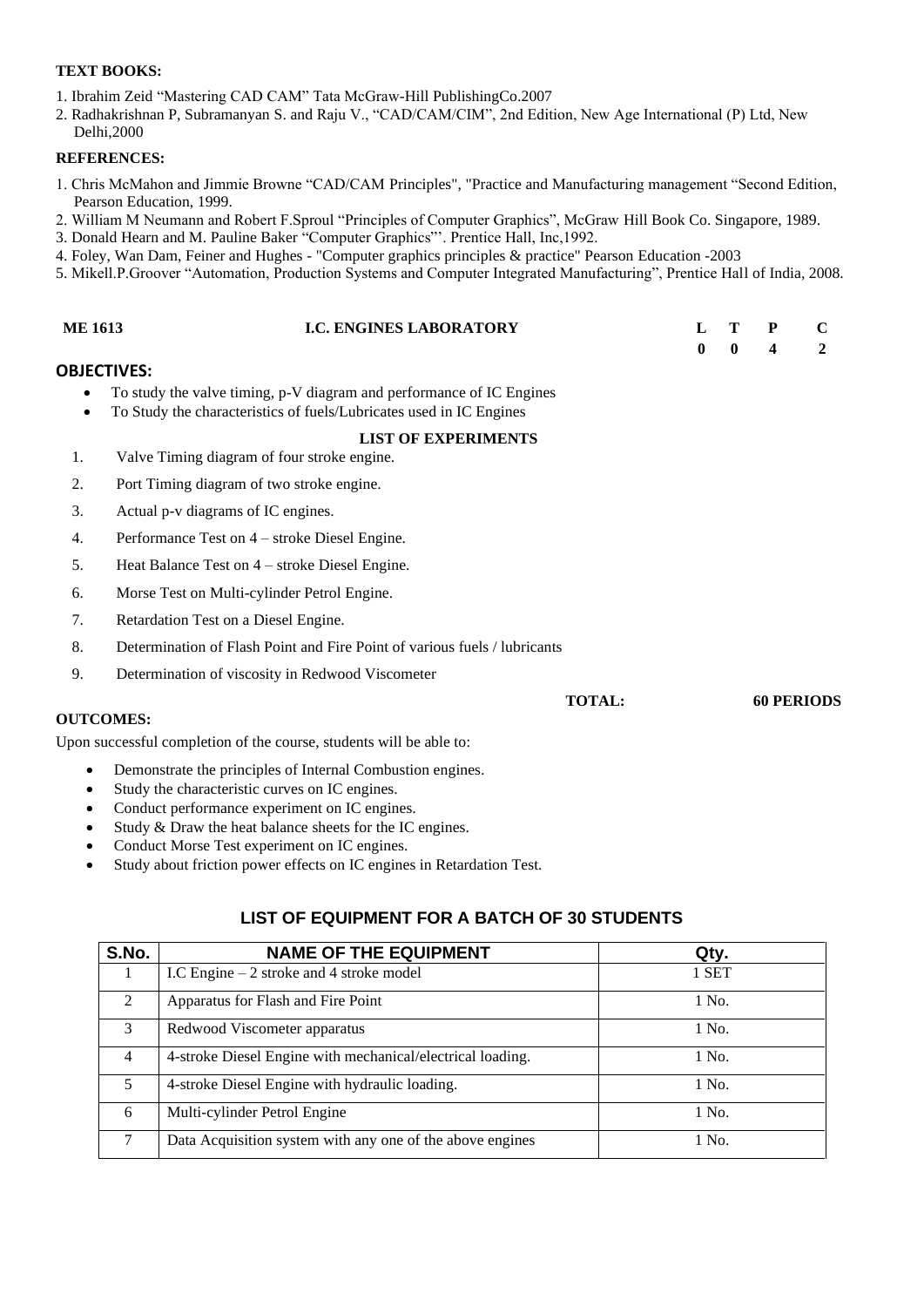Bulging, Swaging, Embossing, coining, curling, hole flanging, shaving and sizing, assembly, fine Blanking dies – recent trends

#### **OBJECTIVE:**

• The main objective is to give an opportunity to the student to get hands on training in the fabrication of one or more components of a complete working model, which is designed by them.

#### **GUIDELINE FOR REVIEW AND EVALUATION**

The students may be grouped into 2 to 4 and work under a project supervisor. The device/ system/component(s) to be fabricated may be decided in consultation with the supervisor and if possible with an industry. A project report to be submitted by the group and the fabricated model, which will be reviewed and evaluated for internal assessment by a Committee constituted by the Head of the Department. At the end of the semester examination the project work is evaluated based on oral presentation and the project report jointly by external and internal examiners constituted by the Head of the Department.

**OUTCOMES:**

Upon successful completion of the course, students will be able to

- Design the machine element or the mechanical product.
- Fabricate the machine element or the mechanical product.
- Develop the solutions for specific real time problems.
- Apply the principles of engineering and codes of practice while developing solutions.
- Able to develop team work.
- Demonstrate the working model of the machine element or the mechanical product.

### **ME1605 DESIGN OF JIGS, FIXTURES AND PRESS TOOL L T P C**

#### **3 0 0 3**

#### **OBJECTIVES:**

- To understand the functions and design principles of Jigs, fixtures and press tools
- To gain proficiency in the development of required views of the final design

#### **UNIT I LOCATING AND CLAMPING PRINCIPLES: 9**

Objectives of tool design- Function and advantages of Jigs and fixtures – Basic elements – principles of location – Locating methods and devices – Redundant Location – Principles of clamping – Mechanical actuation – pneumatic and hydraulic actuation Standard parts – Drill bushes and Jig buttons – Tolerances and materials used.

#### **UNIT II JIGS AND FIXTURES 9**

Design and development of jigs and fixtures for given component- Types of Jigs – Post, Turnover, Channel, latch, box, pot, angular post jigs – Indexing jigs – General principles of milling, Lathe, boring, broaching and grinding fixtures – Assembly, Inspection and Welding fixtures – Modular fixturing systems- Quick change fixtures.

#### **UNIT III PRESS WORKING TERMINOLOGIES AND ELEMENTS OF CUTTING DIES 9**

Press Working Terminologies - operations – Types of presses – press accessories – Computation of press capacity – Strip layout – Material Utilization – Shearing action – Clearances – Press Work Materials – Centre of pressure- Design of various elements of dies – Die Block – Punch holder, Die set, guide plates – Stops – Strippers – Pilots – Selection of Standard parts – Design and preparation of four standard views of simple blanking, piercing, compound and progressive dies.

#### **UNIT IV BENDING AND DRAWING DIES 9**

Difference between bending and drawing – Blank development for above operations – Types of Bending dies – Press capacity – Spring back – knockouts – direct and indirect – pressure pads – Ejectors – Variables affecting Metal flow in drawing operations – draw die inserts – draw beads- ironing – Design and development of bending, forming, drawing, reverse redrawing and combination dies – Blank development for axisymmetric, rectangular and elliptic parts – Single and double action dies.

## **UNIT V FORMING TECHNIQUES AND EVALUATION 9**

**ME1614 INNOVATIVE PROJECT L T P C 0 0 4 2**

**TOTAL: 60 PERIODS**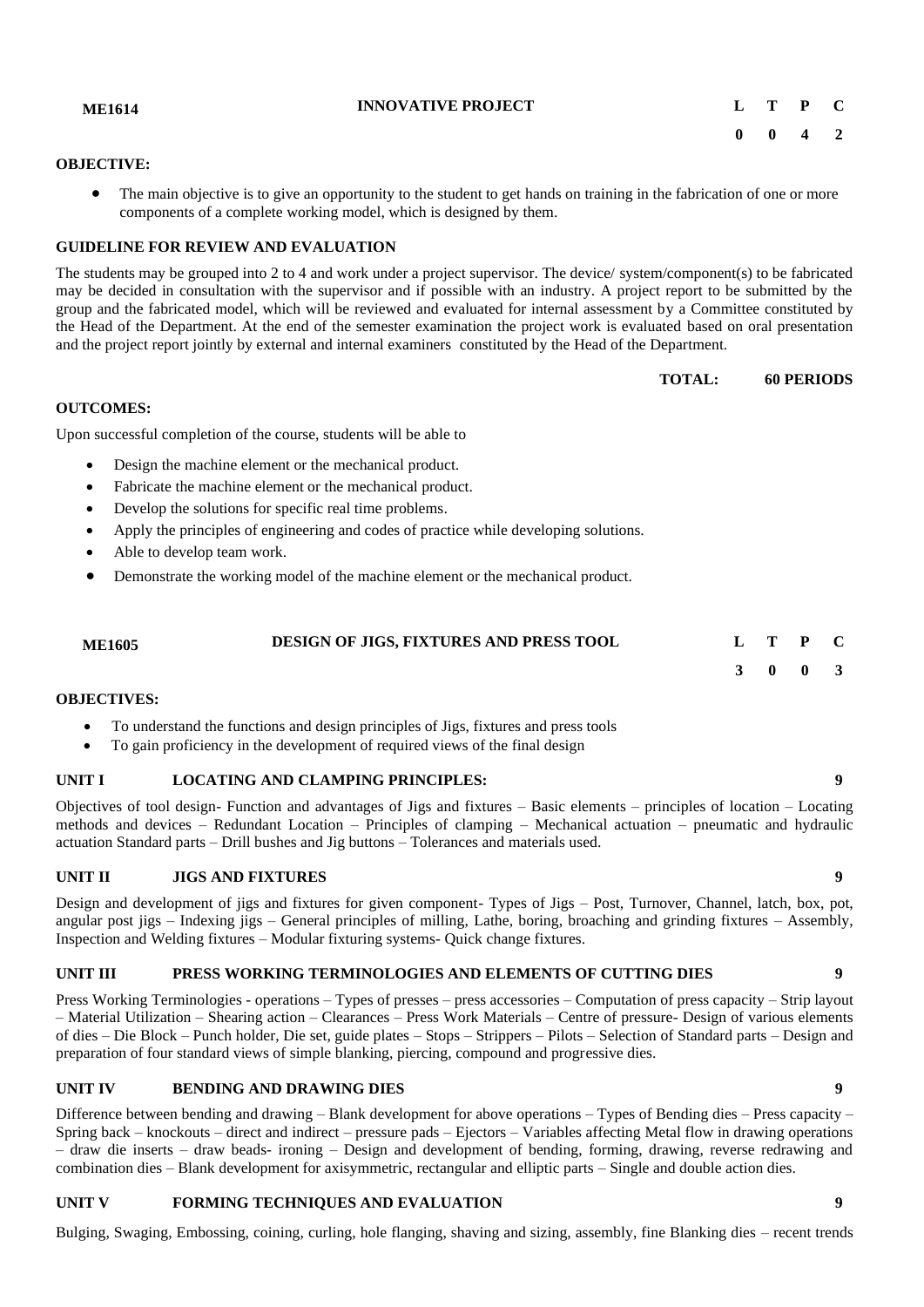in tool design- computer Aids for sheet metal forming Analysis – basic introduction - tooling for numerically controlled machines- setup reduction for work holding – Single minute exchange of dies – Poka Yoke.

#### **TOTAL: 45 PERIODS**

#### **OUTCOMES:**

Upon successful completion of the course, students will be able to :

- Summarize the different methods of Locating Jigs and Fixtures and Clamping principles
- Design and develop jigs and fixtures for given component
- Discuss the press working terminologies and elements of cutting dies
- Distinguish between Bending and Drawing dies.
- Discuss the different types of forming techniques
- Design jigs, fixtures and press tool for different components and come up with the cost of making the tool.

#### **TEXT BOOKS:**

1. Joshi, P.H. "Jigs and Fixtures", Second Edition, Tata McGraw Hill Publishing Co., Ltd., New Delhi, 2010.

2. Joshi P.H "Press tools - Design and Construction", wheels publishing, 1996

#### **REFERENCES:**

- 1. ASTME Fundamentals of Tool Design Prentice Hall of India.
- 2. Design Data Hand Book, PSG College of Technology, Coimbatore.
- 3. Donaldson, Lecain and Goold "Tool Design", 5th Edition, Tata McGraw Hill, 2017.
- 4. Hoffman "Jigs and Fixture Design", Thomson Delmar Learning, Singapore, 2004.
- 5. Kempster, "Jigs and Fixture Design", Third Edition, Hoddes and Stoughton, 1974.
- 6. Venkataraman. K., "Design of Jigs Fixtures & Press Tools", Tata McGraw Hill, New Delhi, 2005.

| <b>ME1606</b> | <b>DESIGN FOR MANUFACTURE AND ASSEMBLY</b> | L T P C |  |
|---------------|--------------------------------------------|---------|--|
|               |                                            | 3 0 0 3 |  |

#### **OBJECTIVES:**

To know the concept of design for manufacturing and assembly

To know the computer application in design for manufacturing and assembly.

#### **UNIT I INTRODUCTION 5**

General design principles for manufacturability - strength and mechanical factors, mechanisms selection, evaluation method, Process capability - Feature tolerances Geometric tolerances - Assembly limits -Datum features - Tolerance stacks.

#### **UNIT II FACTORS INFLUENCING FORM DESIGN 13**

Working principle, Material, Manufacture, Design- Possible solutions - Materials choice – Influence of materials on form design - form design of welded members, forgings and castings.

#### **UNIT III COMPONENT DESIGN - MACHINING CONSIDERATION 8**

Design features to facilitate machining - drills - milling cutters - keyways - Doweling procedures, counter sunk screws - Reduction of machined area- simplification by separation - simplification by amalgamation - Design for machinability - Design for economy - Design for clampability – Design for accessibility - Design for assembly – Product design for manual assembly - Product design for automatic assembly – Robotic assembly.

#### **UNIT IV COMPONENT DESIGN – CASTING CONSIDERATION 10**

Redesign of castings based on Parting line considerations - Minimizing core requirements, machined holes, redesign of cast members to obviate cores. Identification of uneconomical design - Modifying the design - group technology - Computer Applications for DFMA

#### **UNIT V COMPONENT DESIGN – WELDING CONSIDERATION 9**

Appraisal of various welding processes, factors in design of weldments, general design guidelines, pre and post treatment of welds, effects of thermal stresses in weld joints.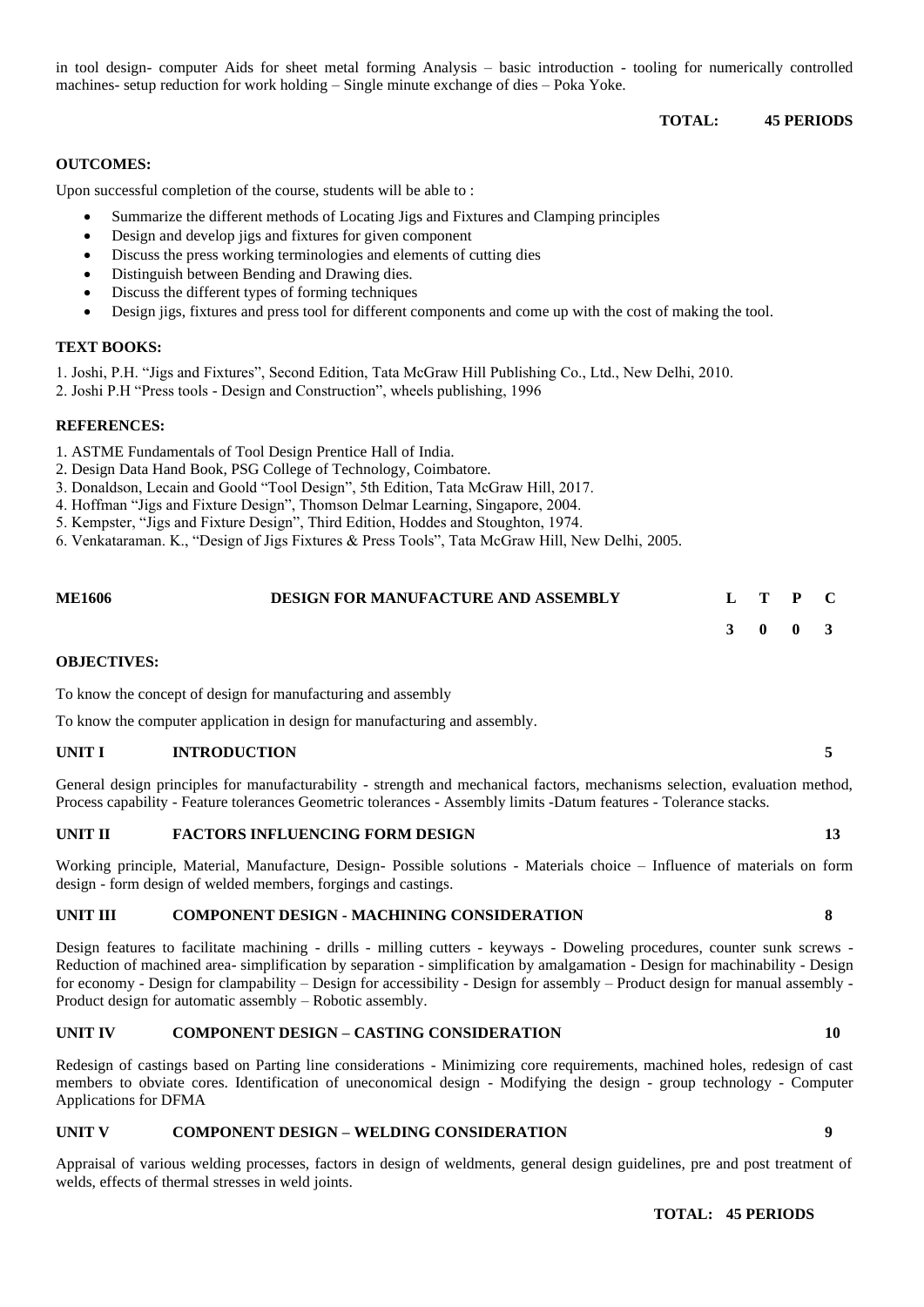#### **OUTCOMES:**

Upon successful completion of the course, students will be able to

- Understand the design principles for manufacturability
- Understand the factors influencing form design
- Apply the machining considerations when design the components for machinability
- Apply the casting considerations when design the components for casatability
- Apply the welding considerations when design the components for weldability
- Apply the design principles with manufacturing and assembly considerations.

#### **TEXT BOOKS:**

1. Harry Peck , Designing for manufacture, Pitman– 1973

#### **REFERENCES:**

- 1. Boothroyd, G, 1980 Design for Assembly Automation and Product Design. New York, Marcel Dekker.
- 2. Boothroyd, G, Heartz and Nike, Product Design for Manufacture, Marcel Dekker, 1994.

3. Bralla, Design for Manufacture handbook, McGraw hill, 1999.

4. Dickson, John. R, and Corroda Poly, Engineering Design and Design for Manufacture and Structural Approach, Field Stone Publisher, USA, 1995.

- 5. Fixel, J. Design for the Environment McGraw Hill., 1996.
- 6. Graedel T. Allen By. B, Design for the Environment Angle Wood Cliff, Prentice Hall. Reason Pub., 1996.
- 7. Kevin Otto and Kristin Wood, Product Design. Pearson Publication, (Fourth Impression) 2009.

| <b>ME1607</b> | <b>MATERIAL CHARACTERIZATION</b> | L T P C |  |
|---------------|----------------------------------|---------|--|
|               |                                  | 3 0 0 3 |  |

#### **OBJECTIVES:**

- To expose the students with thermal, microscopic, electrical and spectroscopic methods of characterization.
- To study and understand the various Non-Destructive Evaluation and Testing methods, theory and their industrial applications.

#### **UNIT I OPTICAL METALLOGRAPHIC TECHNIQUES 9**

Importance of material characterization –classification of material characterization techniques –mechanical characterization process –measurement of hardness –fracture toughness through nano indentation –adhesion test-surface profilometry – tribological studies of materials, Optical microscopic techniques. Macro examination-applications –metallurgical microscope – principle, construction and working, metallographic specimen preparation.

#### **UNIT II SURFACE ANALYSIS TECHNIQUES 9**

Importance of surface characterization techniques–principle, working and applications of AFM, Surface area, pore volume measurements by B.E.T. method, Mercury porosimetry -Particle size measurement, Principle and working of SEM, STEM, TEM, imaging dark and bright field–specimen preparation techniques–merits and demerits-applications

#### **UNIT III X RAY DIFFRACTION & ION BEAM TECHNIQUES 9**

Characteristic X–ray spectrum-Bragg's Law–Diffraction methods-Laue method, rotating crystal method, powder method –X ray diffractometer–determination of crystal structure–lattice parameter-measurement of residual stress. Rutherford Backscattering Spectrometry (RBS), Secondary Ion Mass Spectroscopy, Electron backscatter diffraction (EBSD), Focused Ion Beam (FIB), elastic recoil detection analysis and nuclear reaction analysis

#### **UNIT IV OVERVIEW OF NDT 9**

NDT Versus Mechanical testing, Overview of the Non Destructive Testing Methods for the detection of manufacturing defects as well as material characterization. Relative merits and limitations, Various physical characteristics of materials and their applications in NDT, Visual inspection – Unaided and aided.

#### **UNIT V SURFACE NDE METHODS 9**

Liquid Penetrant Testing - Principles, types and properties of liquid penetrants, developers, advantages and limitations of various methods, Testing Procedure, Interpretation of results. Magnetic Particle Testing- Theory of magnetism, inspection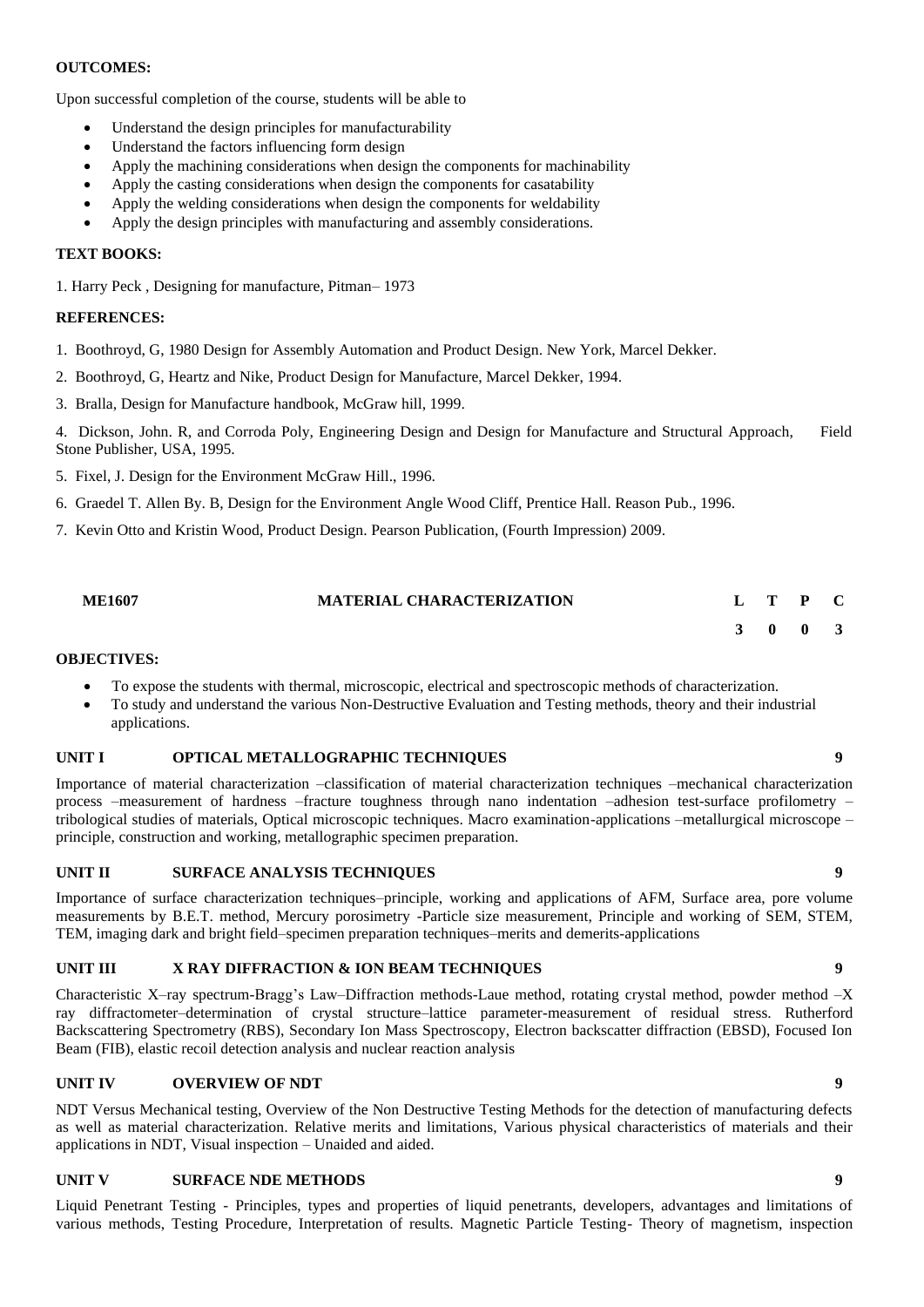materials Magnetization methods, Interpretation and evaluation of test indications, Principles and methods of demagnetization, Residual magnetism.

#### **TOTAL: 45 PERIODS**

#### **OUTCOMES:**

Upon successful completion of the course, students will be able to

- categorize the various types of material characterization techniques
- illustrate the several types of surface characterization techniques
- visualize the importance of X-ray diffraction and Ion beam techniques
- elaborate the different methods of non-destructive testing
- summarize the various methods available for non-destructive evaluation
- describe the practical applications of several surface analysis techniques

#### **TEXT BOOKS:**

1. A. Mammoli, C. A. Brebbia and A. Klemm, Materials Characterization, WIT Press, 1stedition, (2011).

2. Baldev Raj, T.Jayakumar, M.Thavasimuthu "Practical Non-Destructive Testing", Narosa Publishing House, 2009.

#### **REFERENCES:**

1. B. D. Cullity, Elements of X-ray Diffraction, Prentice Hall, 3rd edition, (2001).

2. V. A. Phillips, Modern Metallographic Techniques and their Applications, John Wiley & Sons, 1stedition, (1972).

- 3. V. T. Cherepin and A. K. Mallic, Experimental Techniques in Physical Metallurgy, Asia Publishing Company, (1967)
- 4. V. Voort, Metallography: Principle and practice, ASM International, (1999).

5. Paul E Mix, "Introduction to Non-destructive testing: a training guide", Wiley, 2nd Edition New Jersey, 2005

- 6. Charles, J. Hellier, Handbook of Non-destructive evaluation", McGraw Hill, New York 2001.
- 7. K. R. Hebbar, Basics of X-Ray Diffraction and its Applications, I.K. International Publishing House Pvt Ltd, (2007)

8. Ravi Prakash, "Non-Destructive Testing Techniques", 1st revised edition, New Age International Publishers, 2010

| <b>ME1608</b> | <b>RENEWABLE ENERGY SOURCES</b> |  |  |
|---------------|---------------------------------|--|--|
|               |                                 |  |  |

**3 0 0 3**

#### **OBJECTIVES:**

The main learning objective of this course is to prepare the students for:

- Describing the current energy scenario in terms of conventional renewable energy and future plan.
- Applying the principle of various solar energy generating devices.
- Applying the principle of various wind energy devices.
- Applying the principle of various bio energy devices.
- Applying the principle of various ocean and geothermal energy devices

#### **UNIT I ENERGY SCENARIO 9**

Indian energy scenario in various sectors - domestic, industrial, commercial, agriculture, transportation and others - Present conventional energy status - Present renewable energy status - Potential of various renewable energy sources - Global energy status-Per capita energy consumption in various countries - Future energy plans.

#### **UNIT II SOLAR ENERGY 9**

Solar radiation – Measurements of solar radiation and sunshine – Solar thermal collectors – Flat plate and concentrating collectors – Solar thermal applications – Solar thermal energy storage – Fundamentals of solar photo voltaic conversion – Solar cells – Solar PV Systems – Solar PV applications

#### **UNIT III WIND ENERGY 9**

Wind data and energy estimation – Betz limit - Site selection for wind farms – characteristics Horizontal axis wind turbine – components - Vertical axis wind turbine – Wind turbine generators and its performance – Hybrid systems – Environmental issues - Applications.

#### **UNIT IV BIO-ENERGY 9**

Bio resources - Biomass direct combustion - thermochemical conversion - biochemical conversion - mechanical conversion - Biomass gasifier - Types of biomass gasifiers - Cogeneration - Carbonisation - Pyrolysis - Biogas plants – Digesters - Biodiesel production - Ethanol production - Applications.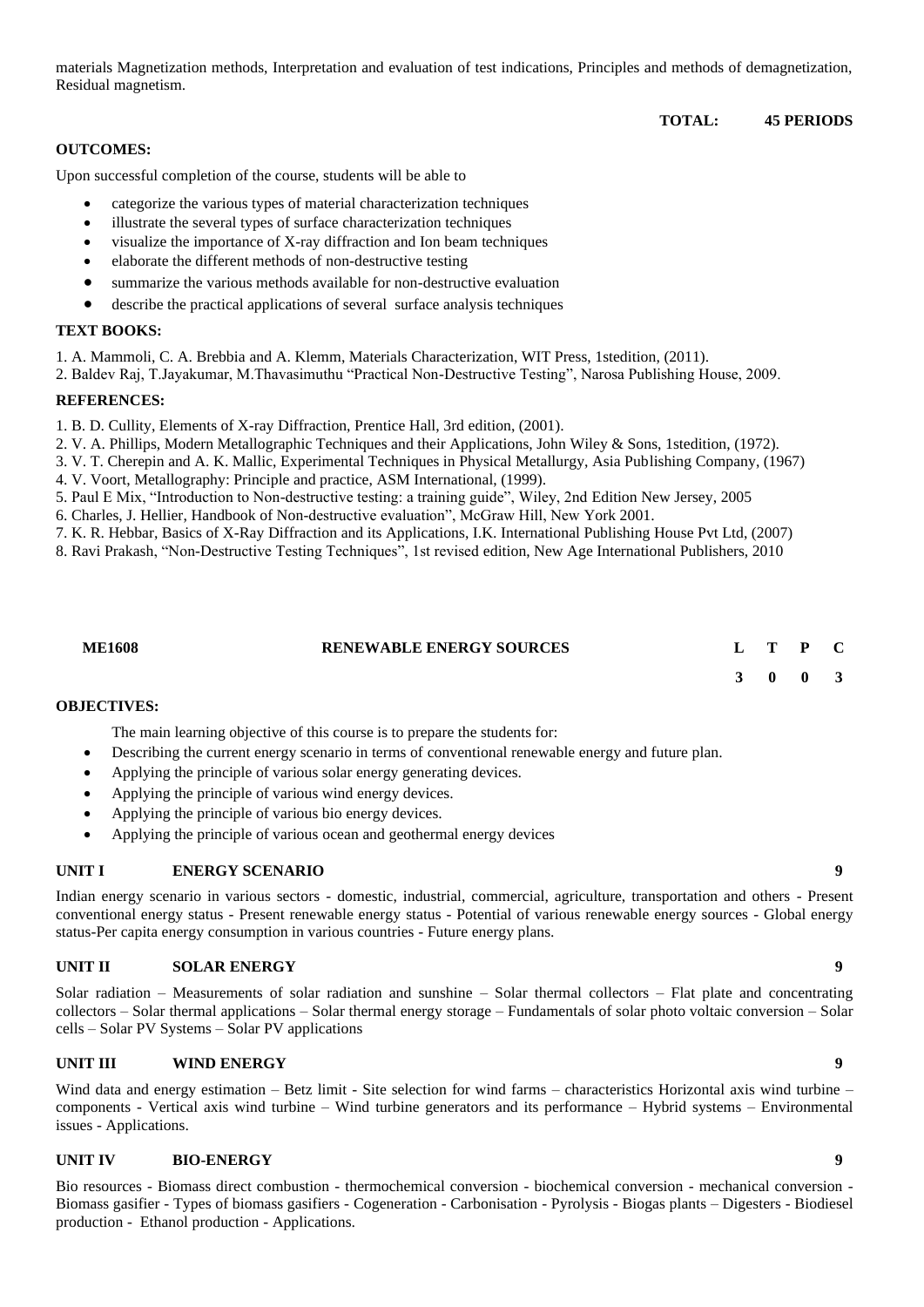#### **UNIT V OCEAN AND GEOTHERMAL ENERGY 9**

Small hydro - Tidal energy - Wave energy - Open and closed OTEC Cycles – Limitations - Geothermal energy - Geothermal energy sources - Types of geothermal power plants - Applications - Environmental impact.

**TOTAL: 45 PERIODS**

#### **OUTCOMES:**

Upon completion of this course, the students will be able to:

- Describe the current energy scenario in terms of conventional renewable energy and future plan.
- Apply the principle of various solar energy generating devices.
- Apply the principle of various wind energy devices.
- Apply the principle of various bio energy devices.
- Apply the principle of various ocean and geothermal energy devices.
- Understand techniques in direct energy conversion.

#### **TEXT BOOKS:**

1. G.D. Rai, "Non-Conventional Energy Sources", Standard Publishers Distributors, 1992.

2. John Twidell, Tony Weir, and Anthony D. Weir, Renewable Energy Resources, Taylor & Francis, 2006.

#### **REFERENCES:**

1. B.H. Khan, "Non-Conventional Energy Resources", McGraw Hill, 2009.

2. G.N. Tiwari, "Solar Energy – Fundamentals Design, Modelling and applications", Alpha Science, 2015.

3. Godfrey Boyle, "Renewable Energy, Power for a Sustainable Future", Oxford University Press, 2012.

4. N.K. Bansal, Non-Conventional Energy Resources, Vikas Publishing House, 2014.

5. S.P. Sukhatme, "Solar Energy: Principles of Thermal Collection and Storage", Tata McGraw Hill, 2009.

| <b>ME1609</b> | <b>GAS DYNAMICS AND JET PROPULSION</b> |  |  |
|---------------|----------------------------------------|--|--|

**3 0 0 3**

#### **OBJECTIVES:**

- To understand the basic difference between incompressible and compressible flow.
- To understand the phenomenon of shock waves and its effect on flow. To gain some basic knowledge about jet propulsion and Rocket Propulsion. (Use of Standard Gas Tables permitted)

#### **UNIT I FUNDAMENTALS OF COMPRESSIBLE FLOW 9**

Basics of Thermodynamics & Fluid Mechanics, Energy and momentum equations of compressible fluid flows – Stagnation states, Mach waves and Mach cone – Effect of Mach number on compressibility.

#### **UNIT II ISENTROPIC FLOWS (VARIABLE AREA DUCT) 9**

Isentropic flow through variable area ducts, T-s and h-s diagrams for nozzle and diffuser flows, area ratio as a function of Mach number, mass flow rate through nozzles and diffusers, effect of friction in flow through nozzles.

#### **UNIT III FLOW THROUGH CONSTANT AREA DUCT 9**

One-dimensional flow with heat addition (Rayleigh flow) - analysis and working equations for perfect gas - thermal chocking reference state and Rayleigh table. One-dimensional flow with friction (Fanno flow) - analysis and working relations for perfect gas - limiting point - friction chocking - reference state and Fanno table.

#### **UNIT IV NORMAL AND OBLIQUE SHOCKS 9**

Governing equations – Normal and oblique shocks, causes and effects of shocks, Prandtl-Meyer and Rankin-Hugoniot equation equations – Applications.

#### **UNIT V PROPULSION SYSTEMS 9**

Fundamentals of jet & Rocket propulsion – Thrust power and propulsive efficiency – principle, propulsion cycle, power and efficiency calculations of Ram jet, Turbojet, Turbofan and Turbo Prop engines. Rocket engines – Propellants - Feeding systems – Ignition and combustion – Theory of rocket propulsion – Performance – Staging – Terminal and characteristic velocity –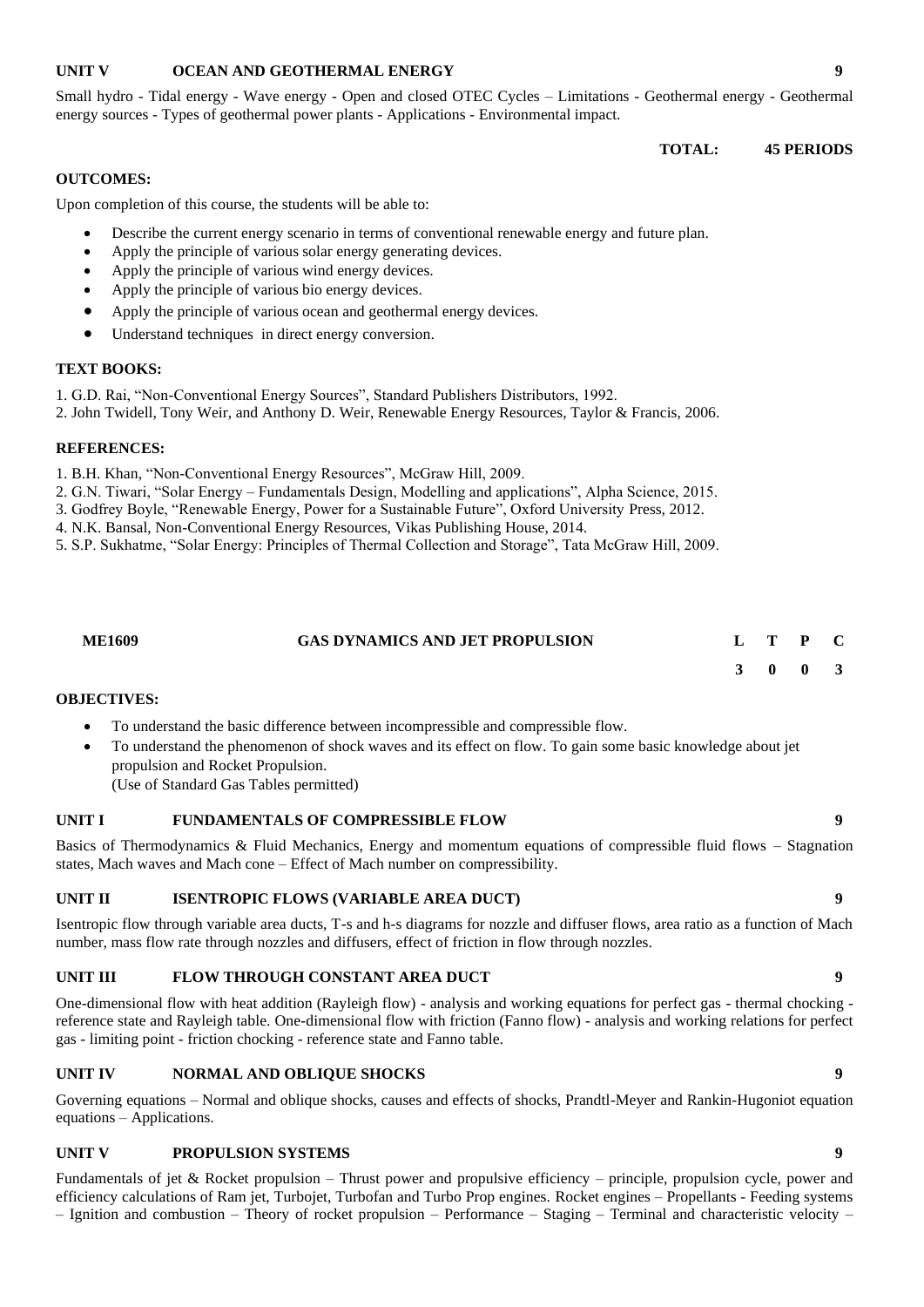#### **OUTCOMES:**

Upon successful completion of the course, students will be able to

- Derive and apply equations for one-dimensional compressible flow from integral forms of the governing equations
- Determine geometric design parameters required to accelerate or decelerate an isentropic flow for a given type of nozzle or diffuser, operating under specified conditions
- Estimate the length of a one-dimensional constant area duct to achieve desired changes in properties via the effects of friction and heat transfer
- Evaluate changes in physical properties when a normal shock & oblique shock occurs
- Understand different components of aircraft propulsion systems using principles of thermodynamics
- Analyze different aircraft propulsion systems.

#### **TEXT BOOKS:**

1. John D. Anderson, Jr., "Modern Compressible Flow with Historical Perspective", McGraw- Hill, 3rd Edition 2004.

2. Yahya S. M., "Fundamentals of Compressible Flow with Aircraft and Rocket Propulsion", New Age International (P) Ltd., 3rd Edition, 2003.

#### **REFERENCES:**

- 1. Robert D. Zucker, Oscar Biblarz, "Fundamentals of Gas Dynamics", Wiley India Pvt. Ltd., 2nd Edition, 2011.
- 2. Radhakrishnan E., "Gas Dynamics", Prentice Hall of India, New Delhi, 2006.
- 3. Saravanamuttoo, GFC Rogers, and Cohen. H, "Gas Turbine Theory", Pearson Education, 5th Edition, 2003.
- 4. Philip Hill, Carl Peterson, "Mechanics and Thermodynamics of Propulsion", Pearson Education, 2nd Edition, 2011.
- 5. Babu V., "Fundamentals of Gas Dynamics", John Wiley & Sons, 2015. 6. Oosthuizen P. H. and Carscallen W.E., "Compressible Fluid Flow", McGraw Hill, 1997.
- 6. Ganesan V., "Gas Turbine", Tata McGraw-Hill, New Delhi, 2005.

| <b>ME1610</b>     | <b>OPERATIONS RESEARCH</b>                                                                                                    |   |              | P            |   |
|-------------------|-------------------------------------------------------------------------------------------------------------------------------|---|--------------|--------------|---|
|                   |                                                                                                                               | 3 | $\mathbf{0}$ | $\mathbf{0}$ | 3 |
| <b>OBJECTIVE:</b> |                                                                                                                               |   |              |              |   |
| $\bullet$         | To learn the basics of deterministic optimization tools.                                                                      |   |              |              |   |
| UNIT I            | <b>LINEAR PROGRAMMING</b>                                                                                                     |   |              |              | 9 |
| Simplex Method.   | Introduction - Formulation of linear programming model - Graphical solution - Solving LPP using simplex algorithm - Revised   |   |              |              |   |
| UNIT II           | <b>ADVANCES IN LPP-I</b>                                                                                                      |   |              |              | 9 |
| man problem       | Duality theory - Dual simplex method - Sensitivity analysis - Transportation problems - Assignment problems - Traveling sales |   |              |              |   |
| UNIT III          | <b>ADVANCES IN LPP - II</b>                                                                                                   |   |              |              | 9 |
|                   | Integer programming – Multi objective optimization: Goal programming–Introduction to Data Envelopment Analysis                |   |              |              |   |
| <b>UNIT IV</b>    | <b>NETWORK MODELS</b>                                                                                                         |   |              |              | 9 |

Maximal flow problems – Shortest route problem – Minimal spanning tree - Project network -CPM – PERT – Crashing.

#### **UNIT V DYNAMIC PROGRAMMING 9**

Elements of dynamic programming – state –stage-recursive equations – computational procedure – applications

**TOTAL: 45 PERIODS**

#### **OUTCOMES:**

Upon successful completion of the course, students will be able to

- Formulate and solve linear programming problems.
- Solve duality, transportation and assignment.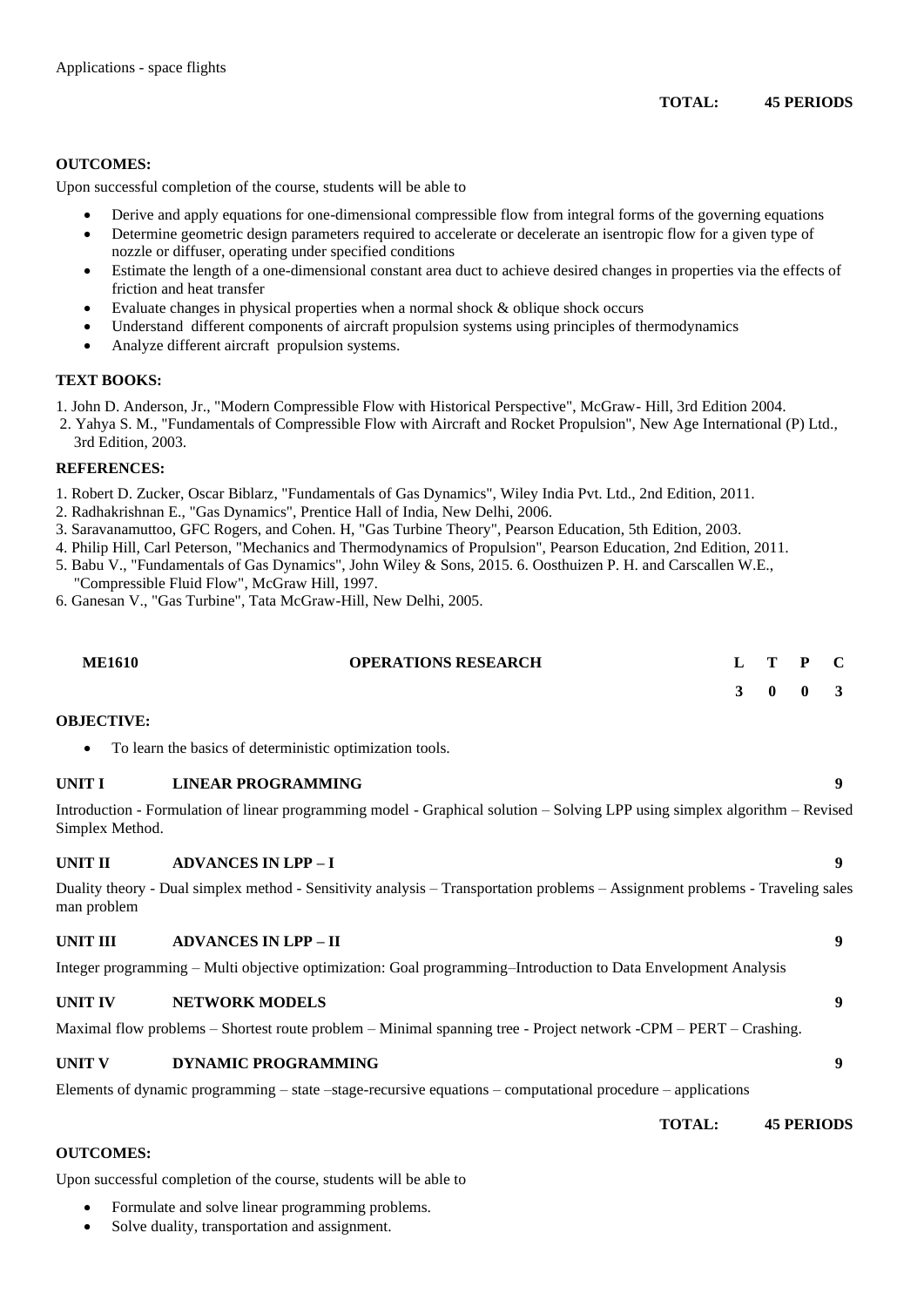- Understand about multi objective optimization techniques
- Understand and formulate various network models
- Understand about the basics of dynamic programming
- Formulate and optimize various problems.

- 1. G.Srinivasan., "Operations Research Principles and Applications", PHI, 2008.
- 2. R.Panneerselvam, "Operations Research", PHI, 2006

#### **REFERENCES:**

- 1. Philips, Ravindran and Solberg, "Operations Research", John Wiley,2002
- 2. Hamdy A Taha, "Operations Research An Introduction", Prentice Hall India, 2003.
- 3. Ronald L Rardin, "Optimisation in Operations Research", Pearson, 2003.
- 4. David R. Anderson, et al, "An Introduction to Management Science" Quantitative approaches to Decision Making, Thomson, 2003.
- 5. Hillier and Lieberman, "Introduction to Operations Research", TMH, 2000.

| <b>ME1611</b> | TOTAL QUALITY MANAGEMENT |  | L T P C |  |
|---------------|--------------------------|--|---------|--|
|               |                          |  |         |  |

#### **OBJECTIVES:**

- Teach the need for quality, its evolution, basic concepts, contribution of quality gurus, TQM framework, Barriers and Benefits of TQM.
- Explain the TQM Principles for application.
- Define the basics of Six Sigma and apply Traditional tools, New tools, Benchmarking and FMEA.
- Describe Taguchi's Quality Loss Function, Performance Measures and apply Techniques like QFD, TPM, COQ and BPR.
- Illustrate and apply QMS and EMS in any organization.

### **UNIT I INTRODUCTION 9**

Introduction - Need for quality - Evolution of quality - Definition of quality - Dimensions of product and service quality – Definition of TQM-- Basic concepts of TQM –-Gurus of TQM (Brief introduction) -- TQM Framework- Barriers to TQM – Benefits of TQM.

#### **UNIT II TOM PRINCIPLES 9**

Leadership - Deming Philosophy, Quality Council, Quality statements and Strategic planning- Customer Satisfaction – Customer Perception of Quality, Feedback, Customer complaints, Service Quality, Kano Model and Customer retention – Employee involvement – Motivation, Empowerment, Team and Teamwork, Recognition & Reward and Performance Appraisal--Continuous process improvement –Juran Trilogy, PDSA cycle, 5S and Kaizen - Supplier partnership – Partnering, Supplier selection, Supplier Rating and Relationship development.

### **UNIT III TOM TOOLS & TECHNIQUES I 9**

The seven traditional tools of quality - New management tools - Six-sigma Process Capability- Bench marking - Reasons to benchmark, Benchmarking process, What to Bench Mark, Understanding Current Performance, Planning, Studying Others, Learning from the data, Using the findings, Pitfalls and Criticisms of Benchmarking - FMEA - Intent , Documentation, Stages: Design FMEA and Process FMEA.

### **UNIT IV TQM TOOLS & TECHNIQUES II 9**

Quality circles – Quality Function Deployment (QFD) - Taguchi quality loss function – TPM – Concepts, improvement needs – Performance measures- Cost of Quality - BPR.

#### **UNIT V QUALITY MANAGEMENT SYSTEM 9**

Introduction-Benefits of ISO Registration-ISO 9000 Series of Standards-Sector-Specific Standards - AS 9100, TS16949 and TL 9000-- ISO 9001 Requirements-Implementation-Documentation-Internal Audits-Registration-ENVIRONMENTAL MANAGEMENT SYSTEM: Introduction—ISO 14000 Series Standards—Concepts of ISO 14001—Requirements of ISO 14001-Benefits of EMS.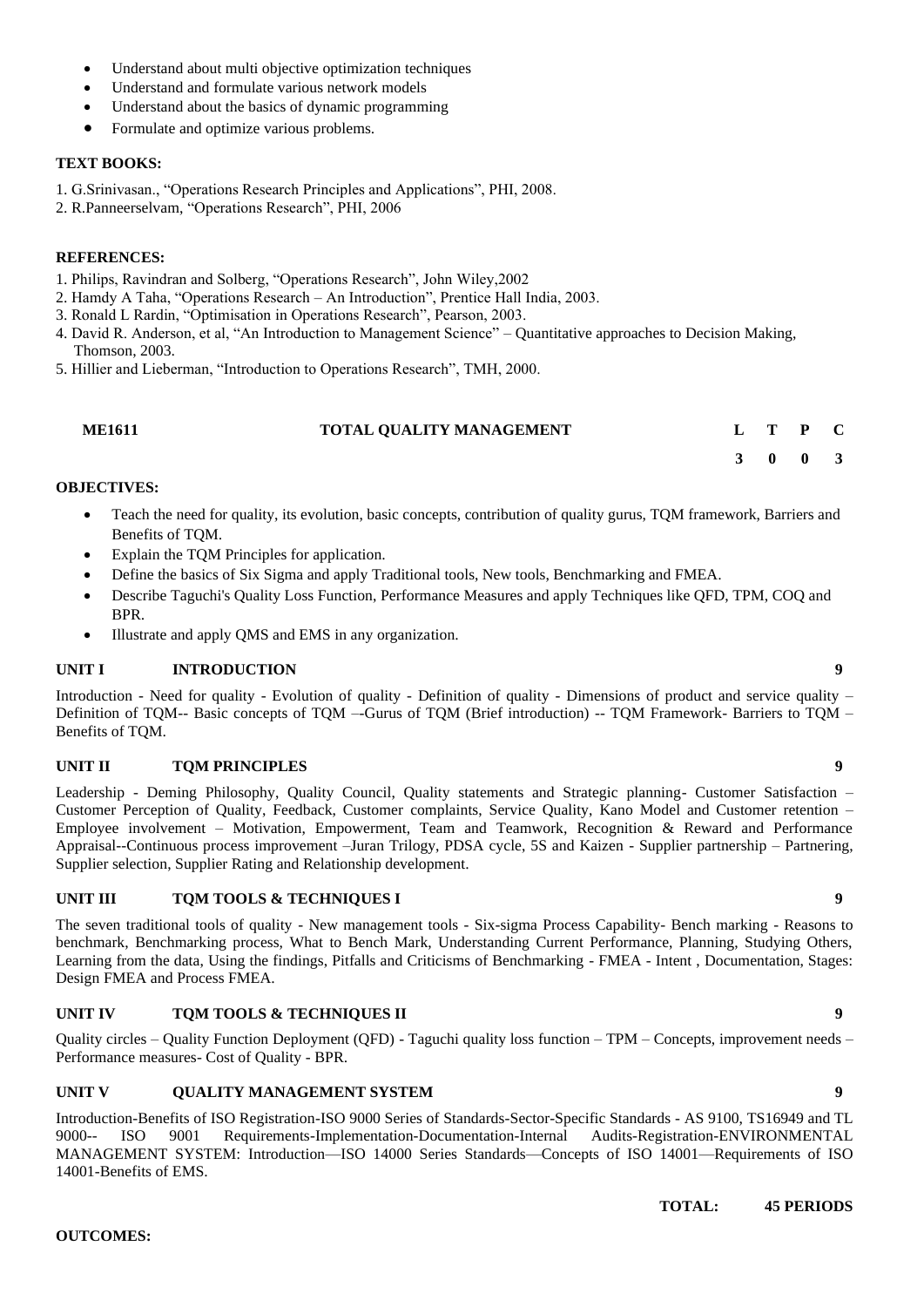Upon successful completion of the course, students will be able to

- Ability to apply TQM concepts in a selected enterprise.
- Ability to apply TQM principles in a selected enterprise.
- Ability to understand Six Sigma and apply Traditional tools, New tools, Benchmarking and FMEA.
- Ability to understand Taguchi's Quality Loss Function, Performance Measures and apply QFD, TPM, COQ and BPR.
- Ability to apply QMS and EMS in any organization.
- Summarize the basic concepts in total quality management relevant to manufacturing and service sectors.

### **TEXT BOOKS:**

1. Dale H.Besterfiled, Carol B.Michna,Glen H. Bester field, MaryB.Sacre, Hemant Urdhwareshe and RashmiUrdhwareshe, "Total Quality Management", Pearson Education Asia, Revised Third Edition, Indian Reprint, Sixth Impression,2013.

#### **REFERENCES:**

- 1. Joel.E. Ross, "Total Quality Management Text and Cases",Routledge.,2017.
- 2. Kiran.D.R, "Total Quality Management: Key concepts and case studies, Butterworth Heinemann Ltd, 2016.
- 3. Oakland, J.S. "TQM Text with Cases", Butterworth Heinemann Ltd., Oxford, Third Edition, 2003.
- 4. Suganthi,L and Anand Samuel, "Total Quality Management", Prentice Hall (India) Pvt. Ltd., 2006 .

#### **ME1612 ENTREPRENEURSHIP AND DEVELOPMENT OF INDUSTRIES L T P C**

### **3 0 0 3**

#### **OBJECTIVE:**

Study of this subject provides an understanding of the scope of an entrepreneur, key areas of development, financial assistance by the institutions, methods of taxation and tax benefits, etc.

#### **UNIT I ENTREPRENEURSHIP 9**

Entrepreneur – Types of Entrepreneurs – Difference between Entrepreneur and Intrapreneur Entrepreneurship in Economic Growth, Factors Affecting Entrepreneurial Growth.

### **UNIT II MOTIVATION 9**

Major Motives Influencing an Entrepreneur – Achievement Motivation Training, Self Rating, Business Game, Thematic Apperception Test – Stress Management, Entrepreneurship Development Programs – Need, Objectives.

#### **UNIT III BUSINESS 9**

Small Enterprises – Definition, Classification – Characteristics, Ownership Structures – Project Formulation – Steps involved in setting up a Business – Identifying, selecting a Good Business opportunity, Market Survey and Research, Techno Economic Feasibility Assessment– Preparation of Preliminary Project Reports – Project Appraisal – Sources of Information – Classification of Needs and Agencies.

#### **UNIT IV FINANCING AND ACCOUNTING 9**

Need – Sources of Finance, Term Loans, Capital Structure, Financial Institution, Management of working Capital, Costing, Break Even Analysis, Network Analysis Techniques of PERT / CPM – Taxation – Income Tax, Excise Duty – Sales Tax.

#### **UNIT V SUPPORT TO ENTREPRENEURS 9**

Sickness in small Business – Concept, Magnitude, Causes and Consequences, Corrective Measures – Government Policy for Small Scale Enterprises – Growth Strategies in small industry – Expansion, Diversification, Joint Venture, Merger and Sub Contracting.

 **TOTAL: 45 PERIODS**

#### **OUTCOMES:**

Upon completion of the course, students will be able to

- Understand the concept of entrepreneurship
- Understand self-rating processes and development methods
- Understand good practices involved in business, survey and market analysis
- Understand fundamentals of financing and accounting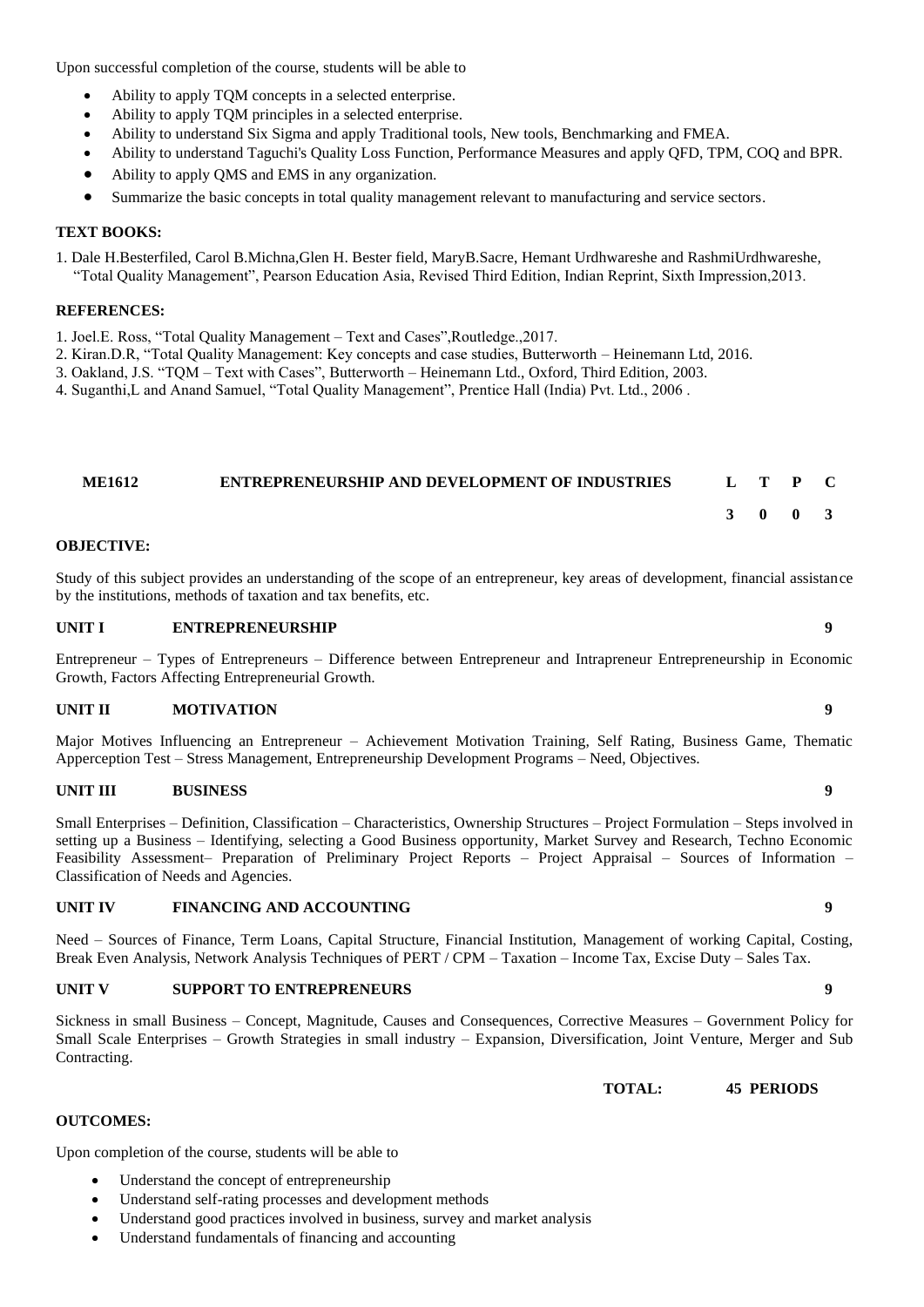- Understand consequences and government policies.
- Gain knowledge and skills needed to run a business successfully.

1. S.S.Khanka, "Entrepreneurial Development" S.Chand & Co. Ltd. Ram Nagar New Delhi, 1999.

2. Kurahko & Hodgetts, " Enterprenuership – Theory, process and practices", Thomson learning 6th edition.

#### **REFERENCES:**

1. Hisrich R D and Peters M P, "Entrepreneurship" 5th Edition Tata McGraw-Hill, 2002.

2. Mathew J Manimala," Enterprenuership theory at cross roads: paradigms and praxis" Dream tech, 2nd edition 2006.

3. Rabindra N. Kanungo, "Entrepreneurship and innovation", Sage Publications, New Delhi, 1998.

4. EDII " Faulty and External Experts – A Hand Book for New Entrepreneurs Publishers: Entrepreneurship Development", Institute of India, Ahmadabad, 1986.

| <b>OME501</b> | <b>INTERNAL COMBUSTION ENGINES</b> |  |  |  |  |
|---------------|------------------------------------|--|--|--|--|
|---------------|------------------------------------|--|--|--|--|

#### **OBJECTIVES:**

- To impart knowledge in various manufacturing methods in developing automotive components.
- To study the concepts of automobile engineering.
- To impart the knowledge in various parts of automotive engine.
- To understand the concepts of fuel and transmission system.
- To learn the recent developments in automobile industries.

### **UNIT I INTRODUCTION TO IC ENGINES 9**

Engine classification, Air standard cycles, Otto, Diesel, Stirling, Ericsson cycles, Actual cycle analysis, Two and four stroke engines, SI and CI engines, Valve timing diagram, Rotary engines, stratified charge engine.

#### **UNIT II FUELS 9**

Fuels for SI and CI engine, important qualities of SI engine fuels, Rating of SI engine fuels, Important qualities of CI engine fuels, Dopes, Additives, Gaseous fuels, LPG, CNG, Biogas, Producer gas, Alternative fuels for IC engines

#### **UNIT III SI ENGINES 9**

Carburetion, Mixture requirements, Carburetor types, Theory of carburetor, MPFI, Combustion in SI engine, Flame speed, Ignition delay, abnormal combustion and its control, combustion chamber design for SI engines. Ignition system requirements; Magneto and battery ignition systems, ignition timing and spark plug, electronic ignition.

#### **UNIT IV CI ENGINES 9**

Fuel injection in CI engines, Requirements, Types of injection systems, Fuel pumps, Fuel injectors, Injection timing. Combustion in CI engines, Ignition delay, Knock and its control, Combustion chamber design of CI engines. Scavenging in 2 Stroke engines, pollution, and its control.

#### **UNIT V ENGINE TESTING & PERFORMANCE 9**

Supercharging - Effect of altitude on power output, types of supercharging. Testing and Performance, Performance parameters, Basic measurements, blow by measurement, Testing of SI and CI engines.

**TOTAL: 45 PERIODS**

#### **OUTCOMES:**

Upon successful completion of the course, students will be able to

- Understand basics and principles of engine operation.
- Gain knowledge on fuels used in IC engines.
- Understand the working principles and components of SI engines.
- Understand the working principles and components of CI engines.
- Learn methods to improve and test the performance of IC engines.
- Understand the concepts of automation and latest technologies in IC Engines.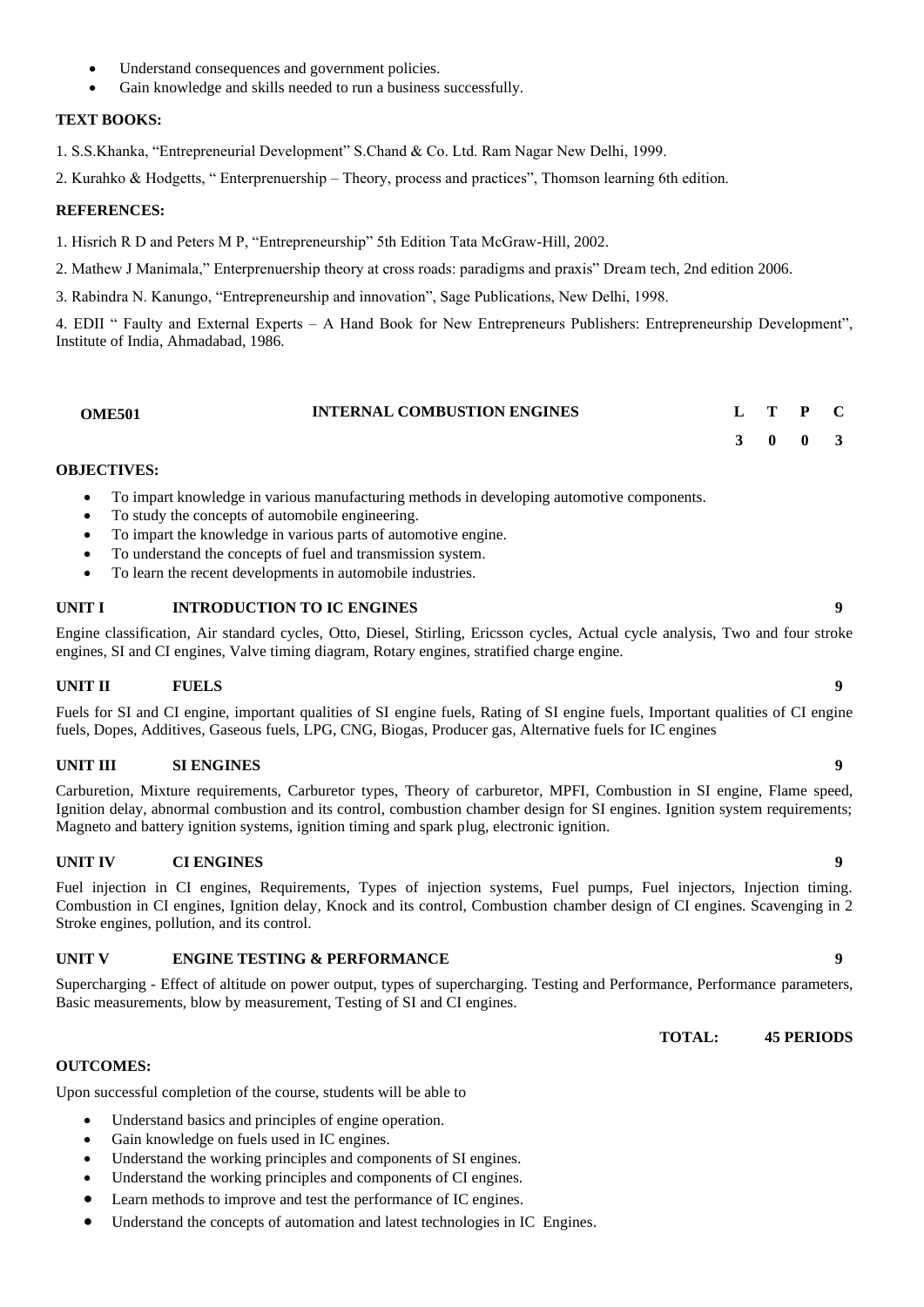1. Ganesan, V, Internal Combustion Engines, Tata McGraw Hill Book Co., 2003.

#### **REFERENCES:**

- 1. B.P. Pundir Engine Combustion and Emission, Narosa Publishing House, 2011.
- 2. Domkundwar V, A Course in Internal Combustion Engines, Dhanpat Rai & Co. (P) Ltd, 2002.
- 3. John B. Heywood, Internal Combustion Engine Fundamentals, McGraw Hill Book, 1998.
- 4. Mathur, M.L., and Sharma, R.P., A Course in Internal Combustion Engines, Dhanpat Rai Publications Pvt.New Delhi-2, 1993.
- 5. Rajput R.K. Internal Combustion Engines, Laxmi Publications (P) Ltd, 2006.

| <b>OME502</b> | <b>INTRODUCTION TO NANO TECHNOLOGY</b> |  |  |
|---------------|----------------------------------------|--|--|
|               |                                        |  |  |

#### **OBJECTIVE:**

Make the students to understand about the nanomaterials, synthesis and its characterization

#### **UNIT I BASICS AND SCALE OF NANOTECHNOLOGY 9**

Introduction –Scientific revolutions –Time and length scale in structures –Definition of a nanosystem –Dimensionality and size dependent phenomena –Surface to volume ratio -Fraction of surface atoms –Surface energy and surface stress- surface defects-Properties at nanoscale (optical, mechanical, electronic and magnetic).

#### **UNIT II DIFFERENT CLASSES OF NANOMATERIALS 9**

Classification based on dimensionality-Quantum Dots, Wells and Wires- Carbon- based nano materials (buckyballs, nanotubes, graphene)–Metal based nano materials (nanogold, nano silver and metal oxides) -Nanocomposites- Nano polymers –Nano glasses –Nano ceramics -Biological nanomaterials

#### **UNIT III SYNTHESIS OF NANOMATERIALS 9**

Classification of synthesis: Top-down and bottom-up nanofabrication. Chemical Methods: Metal Nanocrystals by Reduction - Solvothermal Synthesis- Photochemical Synthesis – Sono chemical Routes- Chemical Vapor Deposition (CVD) –Metal Oxide - Chemical Vapor Deposition (MOCVD), Physical Methods: Ball Milling –Electrodeposition - Spray Pyrolysis - Flame Pyrolysis - DC/RF Magnetron Sputtering - Molecular Beam Epitaxy (MBE).

#### **UNIT IV FABRICATION AND CHARACTERIZATION OF NANOSTRUCTURES 9**

Nanofabrication: Photolithography and its limitation-Electron-beam lithography (EBL)- Nanoimprint –Soft lithography patterning. Characterization: Field Emission Scanning Electron Microscopy (FESEM) –Environmental Scanning Electron Microscopy (ESEM) High Resolution Transmission Electron Microscope (HRTEM) –Scanning Tunneling Microscope (STM)- Surface enhanced Raman spectroscopy (SERS)- X-ray Photoelectron Spectroscopy (XPS) - Auger electron spectroscopy (AES) –Rutherford backscattering spectroscopy (RBS).

#### **UNIT V APPLICATIONS 9**

Solar energy conversion and catalysis, Molecular electronics and Nanoelectronics, Polymers with a special architecture, Liquid crystalline systems, Linear and nonlinear optical and electrooptical properties, Applications in displays and other devices, Advanced organic materials for data storage, Photonics, Plasmonics, Chemical and biosensors, Nanomedicine and Nanobiotechnology- –Nanotoxicology challenges.

**TOTAL: 45 PERIODS**

**3 0 0 3**

#### **OUTCOMES:**

Upon successful completion of the course, students will be able to

- Familiarize with the fundamentals of Nano technology.
- Understand the different classes of nanomaterials.
- Understand the synthesis of nanomaterials.
- Know about the fabrication and characterization of nanostructures.
- Apply nano technology in various fields.
- Know about the extraction of Nano structures and Nano Materials.

### **TEXT BOOKS:**

1. Bhusan, Bharat (Ed), "Springer Handbook of Nanotechnology", 2nd Edition, 2007.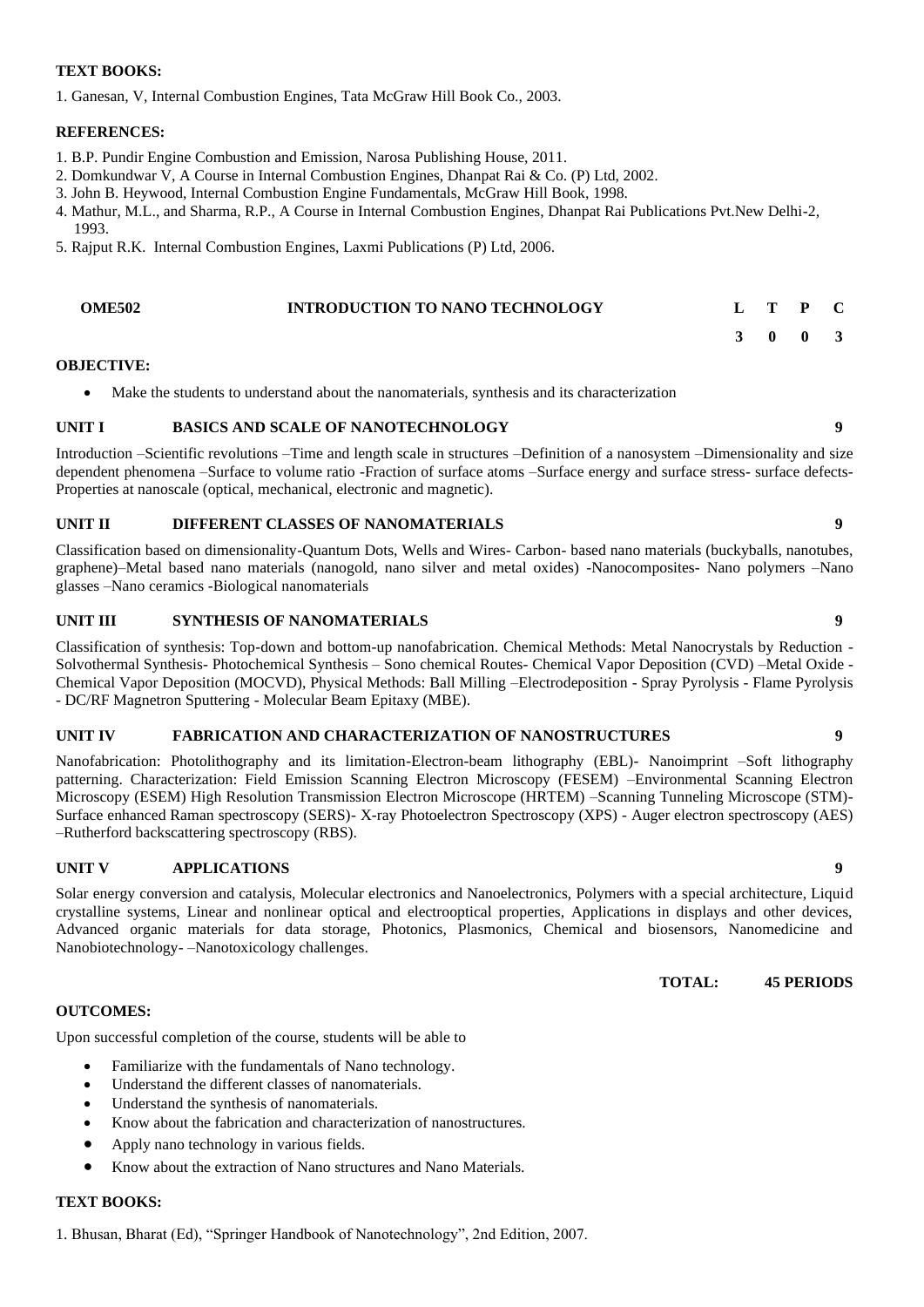2. Pradeep T., "A Textbook of Nanoscience and Nanotechnology", Tata McGraw Hill Education Pvt. Ltd., 2012.

#### **REFERENCES:**

- 1. Charles P. Poole Jr., Frank J. Ownes, 'Introduction to Nanotechnology", Wiley Interscience, 2003.
- 2. Dupas C., Houdy P., Lahmani M., "Nanoscience: Nanotechnologies and Nanophysics", Springer-Verlag Berlin Heidelberg, 2007.
- 3. Mark Ratner and Daniel Ratner, "Nano Technology", Pearson Education, New Delhi, 2003.
- 4. Nabok A., "Organic and Inorganic Nanostructures", Artech House, 2005
- 5. Thomas Varghese and K.M. Balakrishna "Nanotechnology: An Introduction to Synthesis, Properties and Applications of Nanomaterials", Atlantic Publishers and Distributors (P) Ltd., 2011.
- 6. Hari Singh Nalwa, "Nanostructured Materials and Nanotechnology", Academic Press, 2002.

| <b>OME503</b> | <b>PRODUCT DESIGN AND DEVELOPMENT</b> | L T P C |  |
|---------------|---------------------------------------|---------|--|
|               |                                       | 3 0 0 3 |  |

#### **OBJECTIVE:**

• Providing the basic concepts of product design, product features and its architecture so that student can have a basic knowledge in the common features a product has and how to incorporate them suitably in product.

#### **UNIT I INTRODUCTION 9**

Need for IPPD – Strategic importance of Product development – integration of customer, designer, material supplier and process planner, Competitor and customer – Behaviour analysis. Understanding customer – prompting customer understanding – involve customer in development and managing requirements – Organization – process management and improvement – Plan and establish product specifications.

#### **UNIT II CONCEPT GENERATION AND SELECTION 9**

Task – Structured approaches – clarification – search – externally and internally – explore systematically – reflect on the solutions and processes – concept selection – methodology – benefits

#### **UNIT III PRODUCT ARCHITECTURE 9**

Implications – Product change – variety – component standardization – product performance – manufacturability – product development management – establishing the architecture – creation – clustering – geometric layout development – fundamental and incidental interactions – related system level design issues – secondary systems – architecture of the chunks – creating detailed interface specifications

#### **UNIT IV INDUSTRIAL DESIGN 9**

Integrate process design – Managing costs – Robust design – Integrating CAE, CAD, CAM tools – Simulating product performance and manufacturing processes electronically – Need for industrial design – impact – design process – investigation of for industrial design – impact – design process – investigation of customer needs – conceptualization – refinement – management of the industrial design process – technology driven products – user – driven products – assessing the quality of industrial design

#### **UNIT V DESIGN FOR MANUFACTURING AND PRODUCT DEVELOPMENT 9**

Definition – Estimation of Manufacturing cost – reducing the component costs and assembly costs – Minimize system complexity – Prototype basics – principles of prototyping – planning for prototypes – Economic Analysis – Understanding and representing tasks – baseline project planning – accelerating the project – project execution.

**TOTAL: 45 PERIODS**

#### **OUTCOMES:**

Upon successful completion of the course, students will be able to

- understand the concept of Integrated by product and process development.
- know procedure of product concept generation.
- know how to design, make, sell, use, and repair a new product.
- know how to produce mass production in new product
- understand the concept of how to manufacturing the better product at low cost.
- design some products for the given set of applications.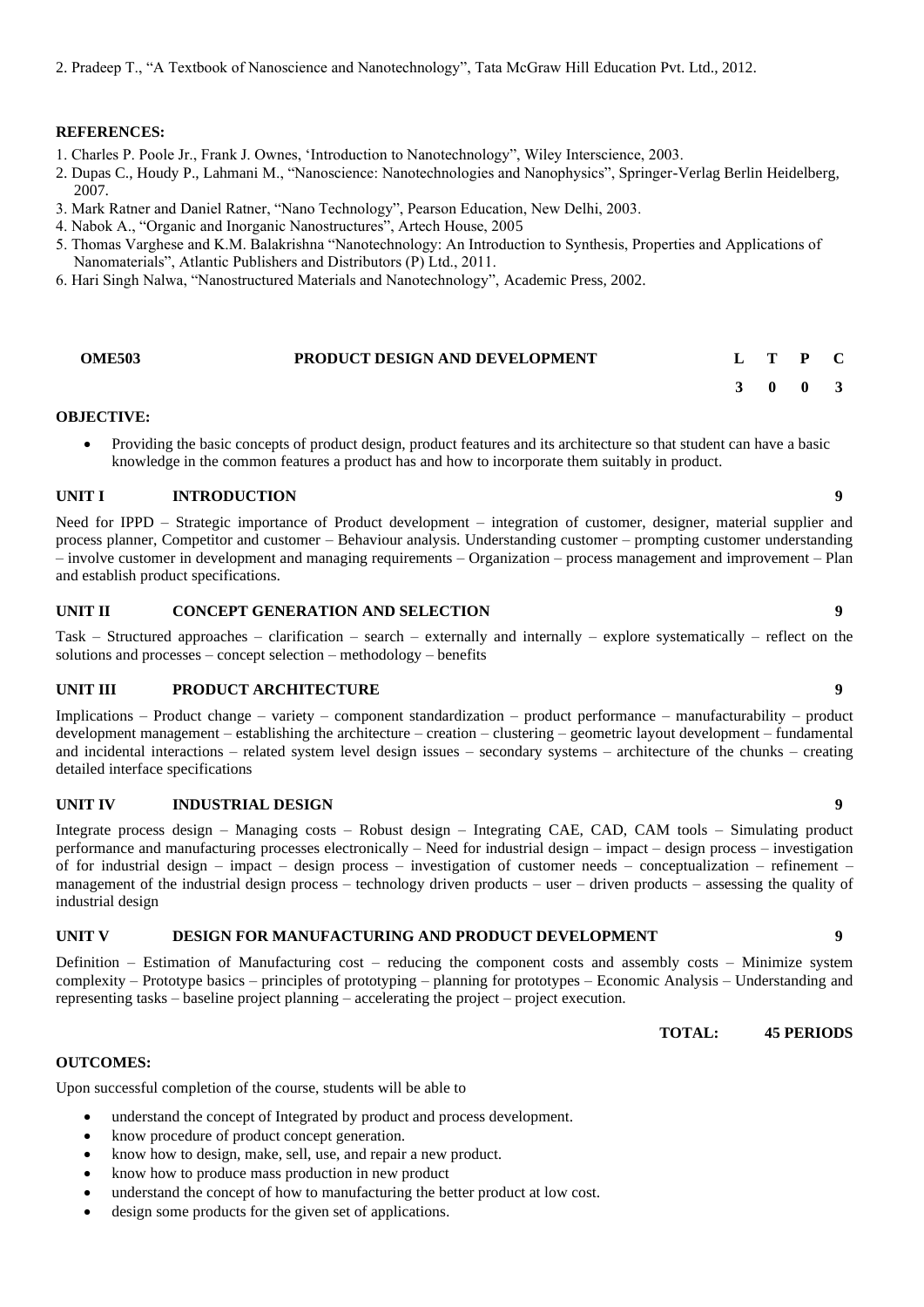1. Kari T.Ulrich and Steven D.Eppinger, "Product Design and Development", McGraw-Hill International Edns. 1999.

#### **REFERENCES:**

- 1. Kemnneth Crow, "Concurrent Engg./Integrated Product Development", DRM Associates, 26/3,Via Olivera, Palos Verdes, CA 90274(310) 377-569, Workshop Book.
- 2. Stephen Rosenthal, "Effective Product Design and Development", Business One Orwin, Homewood, 1992, ISBN 1-55623- 603-4.
- 3. Staurt Pugh, "Tool Design –Integrated Methods for Successful Product Engineering", Addison Wesley Publishing, New york, NY.

| <b>OME504</b> | <b>LEAN SIX SIGMA</b> |  | D | $\mathbf C$ |
|---------------|-----------------------|--|---|-------------|
|               |                       |  |   |             |

#### **OBJECTIVE:**

• To gain insights about the importance of lean manufacturing and six sigma practices.

#### **UNIT I LEAN & SIX SIGMA BACKGROUND AND FUNDAMENTALS 9**

Historical Overview – Definition of quality – What is six sigma -TQM and Six sigma - lean manufacturing and six sigma- six sigma and process tolerance – Six sigma and cultural changes – six sigma capability – six sigma need assessments implications of quality levels, Cost of Poor Quality (COPQ), Cost of Doing Nothing – assessment questions

#### **UNIT II THE SCOPE OF TOOLS AND TECHNIQUES 9**

Tools for definition – IPO diagram, SIPOC diagram, Flow diagram, CTQ Tree, Project Charter – Tools for measurement – Check sheets, Histograms, Run Charts, Scatter Diagrams, Cause and effect diagram, Pareto charts, Control charts, Flow process charts, Process Capability Measurement, Tools for analysis – Process Mapping, Regression analysis, RU/CS analysis, SWOT, PESTLE, Five Whys, interrelationship diagram, overall equipment effectiveness, TRIZ innovative problem solving – Tools for improvement – Affinity diagram, Normal group technique, SMED, 5S, mistake proofing, Value stream Mapping, forced field analysis.

#### **UNIT III SIX SIGMA METHODOLOGIES 9**

Design For Six Sigma (DFSS),Design For Six Sigma Method - Failure Mode Effect Analysis (FMEA), FMEA process - Risk Priority Number (RPN)- Six Sigma and Leadership, committed leadership – Change Acceleration Process (CAP)- Developing communication plan – Stakeholder

#### **UNIT IV SIX SIGMA IMPLEMENTATION AND CHALLENGES 9**

Tools for implementation – Supplier Input Process Output Customer (SIPOC) – Quality Function Deployment or House of Quality (QFD) – alternative approach –implementation – leadership training, close communication system, project selection – project management and team – champion training – customer quality index – challenges – program failure, CPQ vs six sigma, structure the deployment of six sigma – cultural challenge – customer/internal metrics

#### **UNIT V EVALUATION AND CONTINUOUS IMPROVEMENT METHODS 9**

Evaluation strategy – the economics of six sigma quality, Return on six Sigma (ROSS), ROI, poor project estimates – continuous improvement – lean manufacturing – value, customer focus, Perfection, focus on waste, overproduction – waiting, inventory in process (IIP), processing waste, transportation, motion, making defective products, underutilizing people – Kaizen  $-5S$ 

**TOTAL: 45 PERIODS**

#### **OUTCOMES:**

Upon successful completion of the course, students will be able to

- Understand the fundamentals of Lean and Six sigma.
- Understand the tools and techniques used in analysis.
- Understand the six sigma methodologies.
- Understand the implementation and challenges in six sigma.
- Understand the evaluation and continuous improvement methods
- Use the six sigma concepts in manufacturing sector.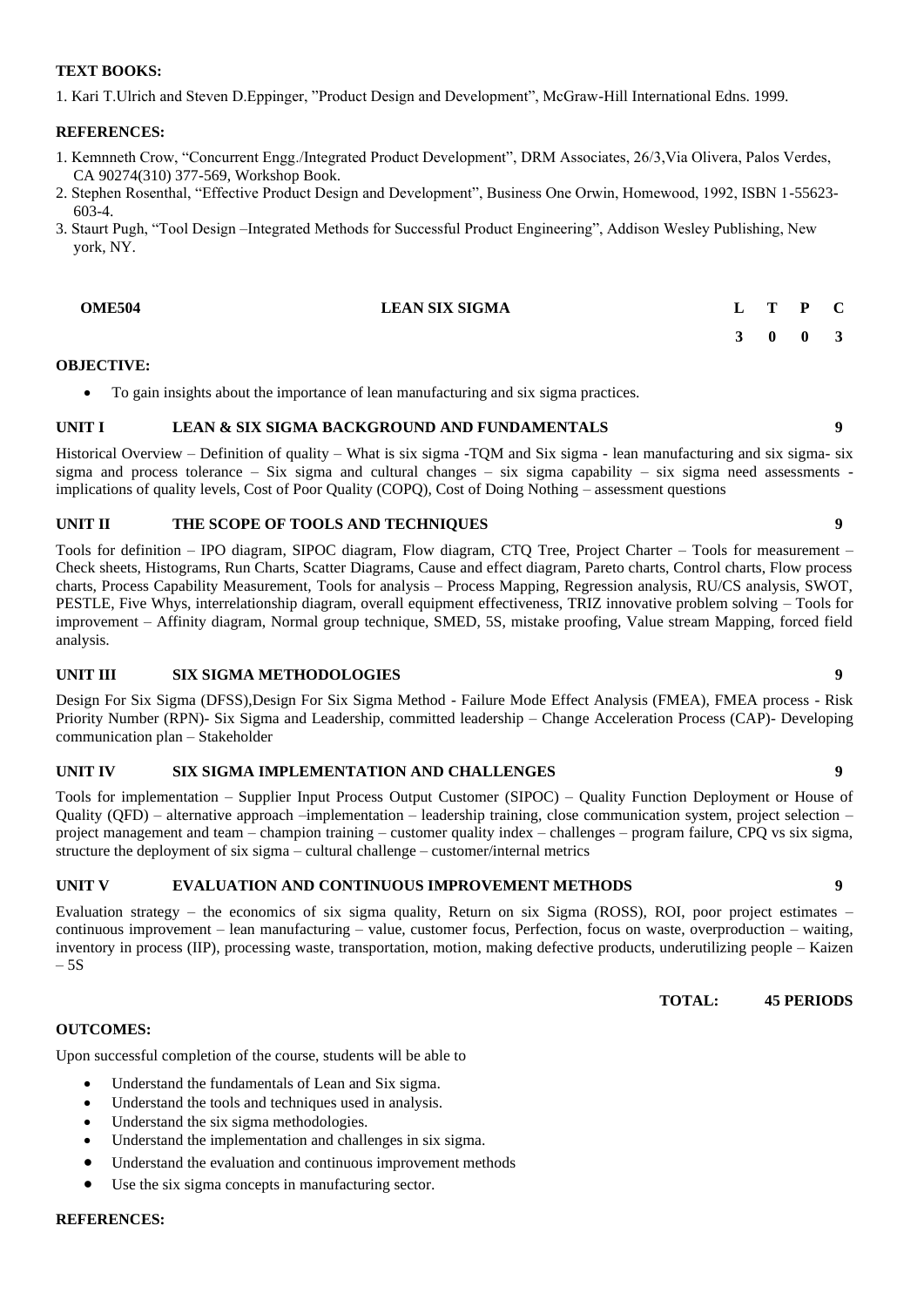- 1. Michael L.George, David Rownalds, Bill Kastle, What is Lean Six Sigma, McGraw Hill 2003
- 2. Thomas Pyzdek, The Six Sigma Handbook, McGraw-Hill,2000
- 3. Fred Soleimannejed , Six Sigma, Basic Steps and Implementation, AuthorHouse, 2004
- 4. Forrest W. Breyfogle, III, James M. Cupello, Becki Meadows, Managing Six Sigma:A Practical Guide to Understanding,

Assessing, and Implementing the Strategy That Yields Bottom-Line Success, John Wiley & Sons, 2000

5. James P. Womack, Daniel T.Jones, Lean Thinking, Free Press Business, 2003

| <b>OME505</b> | <b>ROBOTICS</b> |  | $L$ T P C |  |
|---------------|-----------------|--|-----------|--|
|               |                 |  | 3 0 0 3   |  |

#### **OBJECTIVES:**

- Explaining the concepts of industrial robots with respect to its classification, specifications and coordinate systems. Reviewing the need and application of robots in different engineering fields.
- Exemplifying the different types of robot drive systems as well as robot end effectors.
- Applying the different sensors and image processing techniques in robotics to improve the ability of robots.
- Developing robotic programs for different tasks and analyzing the kinematics motions of robot.
- Implementing robots in various industrial sectors and interpolating the economic analysis of robots.

#### **UNIT I FUNDAMENTALS OF ROBOT 9**

Robot - Definition - Robot Anatomy – Co-ordinate Systems, Work Envelope Types and Classification- Specifications-Pitch, Yaw, Roll, Joint Notations, Speed of Motion, Pay Load- Robot Parts and their Functions-Need for Robots-Different Applications.

#### **UNIT II ROBOT DRIVE SYSTEMS AND END EFFECTORS 9**

Pneumatic Drives-Hydraulic Drives-Mechanical Drives-Electrical Drives-D.C. Servo Motors, Stepper Motors, A.C. Servo Motors-Salient Features, Applications and Comparison of all these Drives, End Effectors-Grippers-Mechanical Grippers, Pneumatic and Hydraulic- Grippers, Magnetic Grippers, Vacuum Grippers; Two Fingered and Three Fingered Grippers; Internal Grippers and External Grippers; Selection and Design Considerations.

#### **UNIT III SENSORS AND MACHINE VISION 9**

Transducers and Sensors – Sensor categories - Tactile array sensor – Touch -Proximity and range sensors – Compliance sensor – Sensing wrist forces - Sensing joint forces. Function of machine vision system – Sensing and Digitizing, Imaging devices – CCD – Videocon camera, Lighting techniques. Image Processing and Analysis – Image data reduction – segmentation – Feature extraction – Object recognition. Training of vision system.

#### **UNIT IV ROBOT KINEMATICS AND ROBOT PROGRAMMING 9**

Forward and Inverse kinematics of manipulator with two three Degrees of Freedom (DOF) in two-dimensional space – four degrees of freedom in three-dimensional space. (Elementary treatment only).Lead through Programming, Robot programming Languages-VAL Programming-Motion Commands, Sensor Commands, End Effector commands and simple Programs.

#### **UNIT V IMPLEMENTATION AND ROBOT ECONOMICS 9**

RGV, AGV; Implementation of Robots in Industries-Various Steps; Safety Considerations for Robot Operations - Economic Analysis of Robots

**TOTAL: 45 PERIODS**

#### **OUTCOMES:**

Upon successful completion of the course, students will be able to

- Illustrate the specifications of Industrial Robots. Also Draw the rectangular, polar, cylindrical and jointed arm configurations and work volume of Industrial robots.
- Draw and Illustrate the robot drive systems such as hydraulic, pneumatic, and electrical as well as robot end effectors
- Apply the analog and digital sensors and image processing techniques in robotics to improve the ability of robots.
- Develop robotic programs for manufacturing related tasks and familiarize with the kinematics motions of robot.
- Examine the implementation of robots in various industrial sectors and interpolate the economic analysis of robots using Pay-back period, Rate of Return on Investment methods.
- Apply the basic engineering knowledge for the design of industrial manipulators.

#### **TEXT BOOKS:**

1. Fu. K.S, Gonzalez. R.C, Lee. C.S.G "Robotics – Control, Sensing, Vision, and Intelligence", McGraw Hill, 2015

2. Groover Mikell .P, "Industrial Robotics -Technology Programming and Applications", McGraw Hill, 2014.